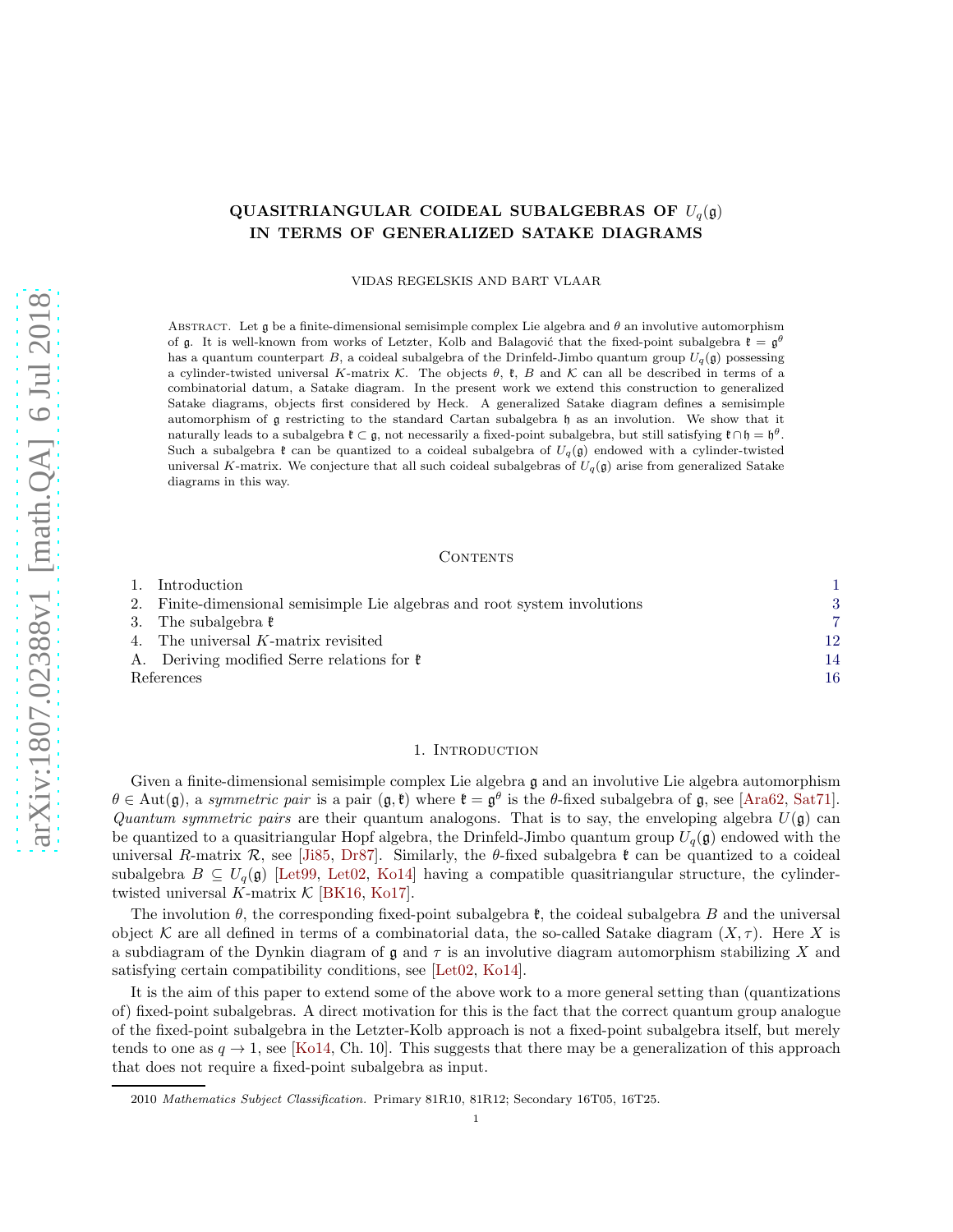A careful analysis of [\[Ko14,](#page-15-7) [BK15,](#page-15-10) [BK16\]](#page-15-8) indeed indicates that the compatibility conditions for X and τ can be weakened, leading to the notion of a *generalized Satake diagram*, see Definition [2.2,](#page-4-0) and the whole theory survives in this setting with very minor adjustments. The resulting Lie subalgebra  $\mathfrak{k} = \mathfrak{k}(X, \tau)$  is given in Definition [3.1](#page-6-1) and the corresponding coideal subalgebra  $B = B(X, \tau)$  in Definition [4.1.](#page-12-0) Indeed, in [\[BK15,](#page-15-10) Rmks. 2.6, 3.14] it is explicitly suggested that some key passages of the theory are amenable for generalizations.

Our proposed generalization of Satake diagrams can be traced back to the work of A. Heck [\[He84\]](#page-15-11). In this work Heck provides a classification of involutions of finite root systems such that the corresponding restricted Weyl group is the Weyl group of the restricted root system. We will review this point-of-view and make a connection with a theorem of Lusztig stating that the restricted Weyl group is in fact a Coxeter group.

The characterization in terms of the restricted Weyl group is relevant in the context of the universal  $R$ - and K-matrices for quantum symmetric pairs. The universal R-matrix  $\mathcal R$  has a distinguished factor called quasi R-matrix playing an important role in the theory of canonical bases for  $U_q(\mathfrak{g})$  developed by Kashiwara and Lusztig, see [\[Ka90\]](#page-15-12) and [\[Lu94,](#page-15-13) Part IV]. This object possesses a remarkable factorization property expressed in terms of the braid group action on  $U_q(\mathfrak{g})$  of the Weyl group associated to g, see e.g. [\[KR90,](#page-15-14) [LS90\]](#page-15-15). Recently it has become clear that many of these properties extend to the cylinder-twisted universal K-matrix  $\mathcal K$ . It has a distinguished factor called quasi K-matrix introduced in [\[BW13\]](#page-15-16) for certain coideal subalgebras of  $U_q(\mathfrak{sl}_N)$ and in a more general setting in [\[BK15\]](#page-15-10), and featuring prominently in the theory of canonical bases for quantum symmetric pairs [\[BW16\]](#page-15-17). In  $[DK18]$  a factorization property is established for the quasi K-matrix using a braid group action of the aforementioned restricted Weyl group. In the present work we argue that the factorization property extends to quasi K-matrices defined in terms of the generalized Satake diagrams.

A generalization of this approach to the Kac-Moody setting will be addressed in a future work. Another outstanding issue is a Lie-theoretic motivation of the subalgebra k, which we define in a rather *ad hoc* manner directly in terms of the combinatorial data  $(X, \tau)$ , see Definition [3.1.](#page-6-1)

Therefore let us end the introduction with an additional motivation for the study of the subalgebra  $\mathfrak k$  and its quantization B by making some observations related to the representation theory of the pair  $(U_q(\mathfrak{g}), B)$ . Following [\[BK16,](#page-15-8) [Ko17\]](#page-15-9), there exists a suitable completion U of  $U_q(\mathfrak{g})$  such that the objects  $\mathcal{R} \in (\mathcal{U} \otimes \mathcal{U})^{\times}$ and  $\mathcal{K} \in \mathcal{U}^{\times}$  have well-defined images under any finite-dimensional representation  $\rho : U_q(\mathfrak{g}) \to \text{End}(V)$ . Furthermore, there exists an involutive Hopf algebra automorphism  $\phi$  of U such that  $(\phi \otimes \phi)(\mathcal{R}) = \mathcal{R}$  and the following quartic relation is satisfied, known as the *(universal)* φ*-twisted reflection equation* (see [\[Ko17,](#page-15-9) Eqs. (3.22-3.23)]):

<span id="page-1-0"></span>(1.1) 
$$
\mathcal{R}_{21}\mathcal{K}_2(\phi\otimes\mathrm{id})(\mathcal{R})\mathcal{K}_1=\mathcal{K}_1(\phi\otimes\mathrm{id})(\mathcal{R}_{21})\mathcal{K}_2\mathcal{R}\qquad\in\mathcal{U}\otimes\mathcal{U}
$$

where  $\mathcal{K}_1 = \mathcal{K} \otimes 1$ ,  $\mathcal{K}_2 = 1 \otimes \mathcal{K}$ ,  $\mathcal{R}_{21} = \sigma(\mathcal{R})$  and  $\sigma \in \text{Aut}_{\text{alg}}(\mathcal{U} \otimes \mathcal{U})$  is the flip map. Let  $R \in \text{GL}(V \otimes V)$ be proportional to  $(\rho \otimes \rho)(\mathcal{R})$  and  $K \in GL(V)$  proportional to  $\rho(\mathcal{K})$ . In the case  $\phi = id$ , applying  $\rho \otimes \rho$  to [\(1.1\)](#page-1-0) one obtains the matrix reflection equation

<span id="page-1-1"></span>(1.2) 
$$
R_{21}K_2RK_1 = K_1 R_{21} K_2 R \in \text{End}(V \otimes V)
$$

where  $K_1 = K \otimes \text{Id}$ ,  $K_2 = \text{Id} \otimes K$  and  $R_{21} = PRP$  with  $P: V \otimes V \to V \otimes V$  the permutation operator. When  $\phi \neq \mathrm{id}$  one naturally obtains the so-called twisted matrix reflection equation which we omit for simplicity, but this does not significantly affect any of the following remarks. In particular, starting with a Satake diagram, one will recover the solutions of [\(1.2\)](#page-1-1) used in [\[NDS95,](#page-15-19) [NS95\]](#page-15-20) to define quantum symmetric pairs.

Treating the matrix R as given, one can of course solve [\(1.2\)](#page-1-1) for  $K \in GL(V)$ . For  $U_q(\mathfrak{sl}_N)$  and  $V = \mathbb{C}^N$ this was done by A. Mudrov [\[Mu02\]](#page-15-21). Based on this result and computations for  $U_q(\mathfrak{g})$  with g of types  $B_n$ ,  $C_n$ ,  $D_n$  ( $n \leq 4$ ) and  $G_2$ , and V the vector representation, we formulate the following conjecture.

<span id="page-1-2"></span>Conjecture 1.1. Let  $\rho: U_q(\mathfrak{g}) \to \text{End}(V)$  *be the vector representation of*  $U_q(\mathfrak{g})$ *. If*  $K \in GL(V)$  *is a solution of* [\(1.2\)](#page-1-1) *then there exists a generalized Satake diagram*  $(X, \tau)$  *such that* K *is proportional to*  $\rho(K)$  *where* K *is the universal* K-matrix for the coideal subalgebra  $B(X, \tau)$ , i.e. the quantization of  $U(\mathfrak{k}(X, \tau))$ .

Based on the available evidence in terms of solutions to [\(1.2\)](#page-1-1) known to intertwine restrictions of  $\rho$  to coideal subalgebras, we also make the following claim.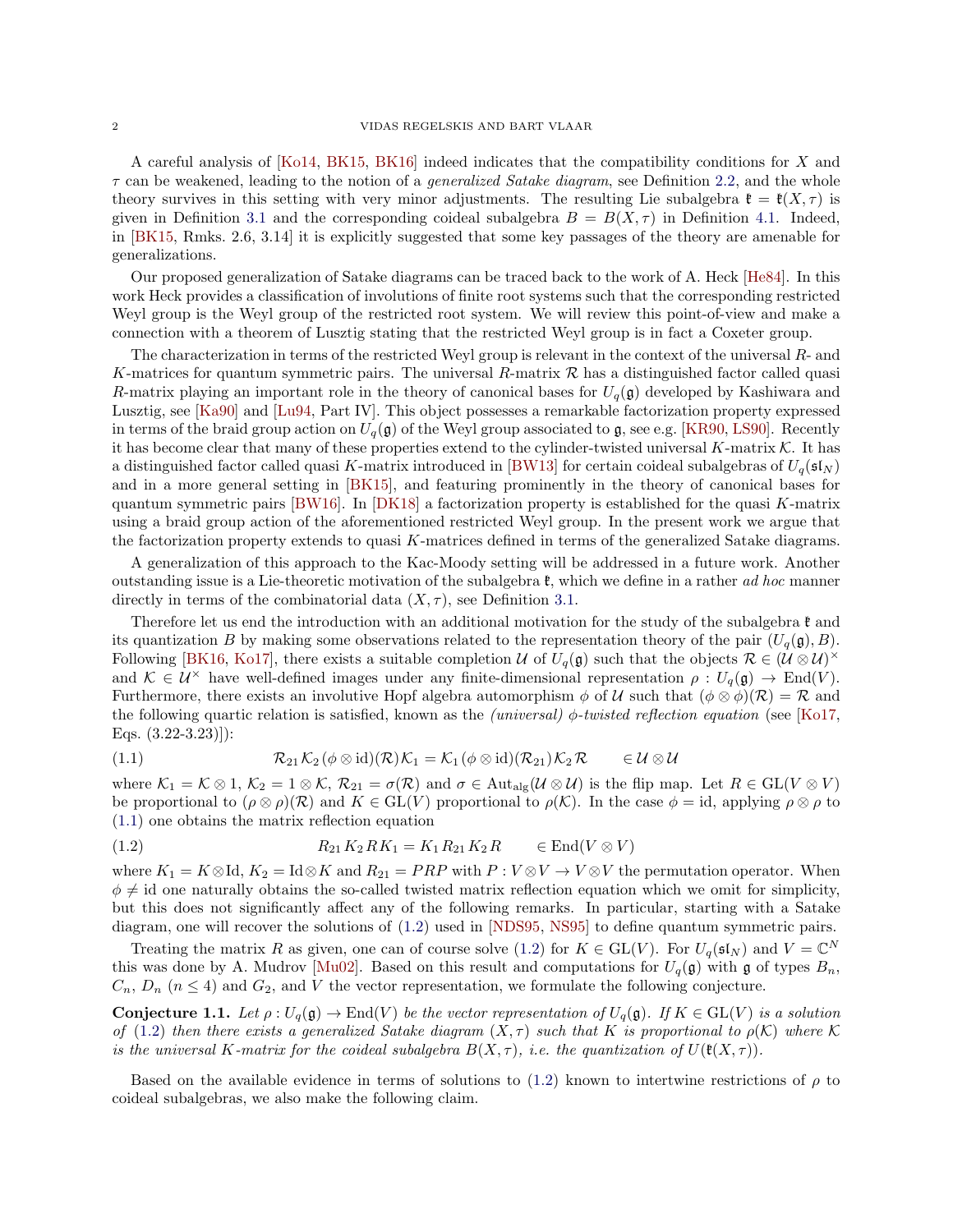Conjecture 1.2. Let  $\rho: U_q(\mathfrak{g}) \to \text{End}(V)$  *be the vector representation of*  $U_q(\mathfrak{g})$ *. Then*  $\rho$  *can be used to identify coideal subalgebras, i.e. if the distinct coideal subalgebras*  $B, B' \subseteq U_q(\mathfrak{g})$  possess the universal K-matrices K and K', respectively, then  $\rho(K)$  and  $\rho(K')$  are not scalar multiples of each other.

If these two conjectures are true, the only coideal subalgebras of  $U_q(\mathfrak{g})$  which possess a universal K-matrix in the sense of [\[Ko17\]](#page-15-9) are those which are quantizations of  $U(\mathfrak{k}(X,\tau))$  with  $(X,\tau)$  a generalized Satake diagram.

We should remark that coideal subalgebras  $B$  in the Letzter-Kolb approach carry additional parameters. The generators associated to the nodes  $i \in I \backslash X$  depend on scalars  $\gamma_i \neq 0$  and  $s_i$ , see Definition [4.1.](#page-12-0) We can thus sharpen Conjecture [1.1.](#page-1-2) Any invertible matrix solution K of [\(1.2\)](#page-1-1) is proportional to  $\rho(\mathcal{K})$  for some  $B(X, \tau)$  with the additional parameters satisfying certain constraints. Most of these constraints were found in [\[Let03,](#page-15-22) [Ko14\]](#page-15-7) given in terms of the sets  $\Gamma_q$  and  $\mathcal{S}_q$ , see [\(4.3\)](#page-12-1). Always, we must have  $(\gamma_i)_{i\in I\setminus X} \in \Gamma_q$ . For the conditions on  $s_i$  it is helpful to consider the set  $I_{\text{ns}} = \{i \in I \setminus X | i \text{ does not neighbor } X, \tau(i) = i\},\$ see [\(3.16\)](#page-8-0). The constraints on the  $s_i$  are as follows. If  $i \notin I_{\text{ns}}$  then  $s_i = 0$ . For all  $(i, j) \in I_{\text{ns}} \times I_{\text{ns}}$  such that  $i \neq j$  conjecturally one of three conditions must hold: the Cartan integer  $a_{ij}$  is even,  $s_j = 0$ , or  $s_i^2/\gamma_i$  lies in a particular finite subset of a quadratic completion of  $\mathbb{C}(q)$ . The defining condition of the set  $\mathcal{S}_q$  does not cover the third possibility, which appeared in [\[BB10\]](#page-15-23).

The paper is organized as follows. Section [2](#page-2-0) contains the preliminaries and basic definitions. We define the necessary Lie-theoretic objects surrounding a finite-dimensional semisimple complex Lie algebra g and its Cartan subalgebra h. We introduce the notion of a generalized Satake diagram as a decoration of the Dynkin diagram of g. We explain how the generalized Satake diagrams emerge in the work of A. Heck.

In Section [3](#page-6-0) we define the main object of this paper, the subalgebra  $\mathfrak{k} = \mathfrak{k}(X, \tau) \subseteq \mathfrak{g}$ . Theorem [3.2](#page-7-0) is the main result of this section. We show that  $\mathfrak{k}$  satisfies the intersection condition  $\mathfrak{k} \cap \mathfrak{h} = \mathfrak{h}^{\theta}$  (which trivially holds when  $\mathfrak{k} = \mathfrak{g}^{\theta}$  with  $\theta^2 = \mathrm{id}_{\mathfrak{g}}$  precisely if  $(X, \tau)$  is a generalized Satake diagram. We then study the derived subalgebra of  $\mathfrak{k}$ . When  $\mathfrak{k}$  is not a reductive Lie algebra, Propositions [3.5](#page-8-1) and [3.6](#page-9-0) establish a semidirect product decomposition for k in terms of a reductive subalgebra and a nilpotent ideal of class 2. We end this section with some results about the universal enveloping algebra  $U(\mathfrak{k})$ . ([A](#page-13-0)ppendix A contains three technical lemmas in aid of Section [3.](#page-6-0))

In Section [4](#page-11-0) we briefly review the quasitriangular structure behind the quantum symmetric pairs. We indicate the necessary modifications to the theory of Balagović-Kolb so that it would be applicable to the quantum pair algebras associated to the generalized Satake diagrams.

*Acknowledgments.* The authors are indebted to Stefan Kolb and Martina Balagović for helpful discussions. V.R. was supported in part by the European Social Fund, grant number 09.3.3-LMT-K-712-02-0017. B.V. was supported by the Engineering and Physical Sciences Research Council (EPSRC), grant numbers EP/N023919/1 and EP/R009465/1. The authors gratefully acknowledge the financial support.

### 2. Finite-dimensional semisimple Lie algebras and root system involutions

<span id="page-2-0"></span>Let I be a finite set and  $A = (a_{ij})_{i,j\in I}$  a Cartan matrix. In particular, there exist positive rationals  $d_i$  $(i \in I)$  such that  $d_i a_{ij} = d_j a_{ji}$ . Let  $\mathfrak{g} = \mathfrak{g}(A)$  be the corresponding finite-dimensional semisimple Lie algebra over  $\mathbb C$ . More precisely,  $\mathfrak g$  is generated by  $\{e_i, f_i, h_i\}_{i\in I}$  subject to

<span id="page-2-1"></span>(2.1) 
$$
[h_i, h_j] = 0, \qquad [h_i, e_j] = a_{ij}e_j, \qquad [h_i, f_j] = -a_{ij}f_j, \qquad [e_i, f_j] = \delta_{ij}h_i
$$

<span id="page-2-2"></span>(2.2) 
$$
\text{ad}(e_i)^{1-a_{ij}}(e_j) = \text{ad}(f_i)^{1-a_{ij}}(f_j) = 0 \quad \text{if } i \neq j,
$$

for all  $i, j \in I$ . We denote the standard Cartan subalgebra by  $\mathfrak{h} = \langle h_i | i \in I \rangle$  and also consider the corresponding nilpotent subalgebras  $\mathfrak{n}^+ = \langle e_i | i \in I \rangle$ ,  $\mathfrak{n}^- = \langle f_i | i \in I \rangle$ .

The simple roots  $\alpha_i \in \mathfrak{h}^*$   $(i \in I)$  satisfy  $\alpha_j(h_i) = a_{ij}$  for  $i, j \in I$ . Let  $Q = \sum_{i \in I} \mathbb{Z} \alpha_i$  denote the root lattice. In terms of the root spaces  $\mathfrak{g}_{\alpha} = \{x \in \mathfrak{g} : \forall h \in \mathfrak{h}, [h, x] = \alpha(h)x\} \ (\alpha \in Q)$ , g is a Q-graded Lie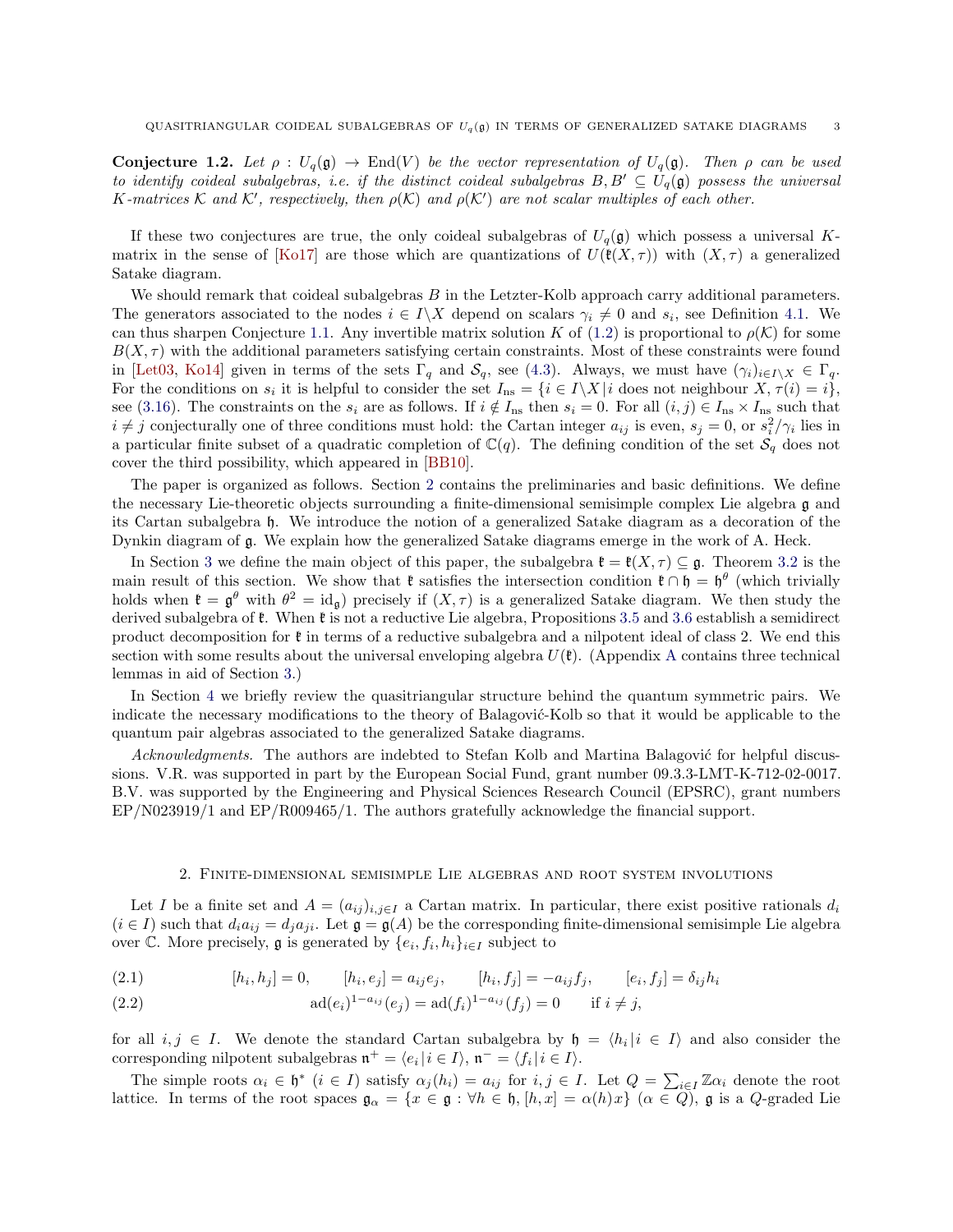algebra and we have the following identities for h-modules:

(2.3) 
$$
\mathfrak{g} = \mathfrak{n}^+ \oplus \mathfrak{h} \oplus \mathfrak{n}^-, \qquad \mathfrak{n}^{\pm} = \bigoplus_{\alpha \in Q^+} \mathfrak{g}_{\pm \alpha}, \qquad \mathfrak{h} = \mathfrak{g}_0.
$$

Hence the root system  $\Phi := {\alpha \in Q | \mathfrak{g}_\alpha \neq \{0\}, \alpha \neq 0\}$  satisfies  $\Phi = \Phi^+ \cup \Phi^-$  where  $\Phi^\pm = \pm (\Phi \cap Q^+)$  and  $Q^+ = \sum_{i \in I} \mathbb{Z}_{\geq 0} \alpha_i.$ 

The Weyl group W is a finite subgroup of  $GL(\mathfrak{h}^*)$  generated by the simple reflections  $r_i$   $(i \in I)$  acting via  $r_i(\alpha) = \alpha - \alpha(h_i)\alpha_i$  for all  $i \in I$ ,  $\alpha \in \mathfrak{h}^*$ . More precisely, W is a normal subgroup of

<span id="page-3-0"></span>
$$
Aut(\Phi) := \{ g \in GL(\mathfrak{h}^*) | g(\Phi) = \Phi \}.
$$

Since W induces a simple transitive action on the set of bases of  $\Phi$ , one readily obtains that  $Aut(\Phi)$  =  $W \rtimes \text{Aut}(A)$ , where

$$
Aut(A) = \{ \sigma : I \to I \text{ invertible } | a_{\sigma(i)\sigma(j)} = a_{ij} \text{ for all } i, j \in I \}
$$

is the group of diagram automorphisms (acting by relabelling).

The following subgroup of  $Aut(\mathfrak{g})$  will be important in what follows:

$$
Aut(\mathfrak{g},\mathfrak{h})=\{\sigma\in Aut(\mathfrak{g})|\sigma(\mathfrak{h})=\mathfrak{h}\}< Aut(\mathfrak{g}).
$$

We briefly review some important subgroups of  $Aut(g, \mathfrak{h})$ . A braid group action on g which extends the dual action of W on h is defined by  $\text{Ad}(r_i) = \exp(\text{ad}(e_i)) \exp(\text{ad}(-f_i)) \exp(\text{ad}(e_i)) \in \text{Aut}(\mathfrak{g},\mathfrak{h})$  for  $i \in I$ , yielding  $\text{Ad}(W) < \text{Aut}(\mathfrak{g},\mathfrak{h})$ . We also have  $\text{Aut}(A) < \text{Aut}(\mathfrak{g},\mathfrak{h})$  (acting by relabelling). The Chevalley involution  $\omega \in Aut(\mathfrak{g}, \mathfrak{h})$  is defined by swapping  $e_i$  and  $-f_i$  for all  $i \in I$ ; it commutes with Ad(W) and with Aut(A). Finally, the group  $\widetilde{H} := \text{Hom}(Q, \mathbb{C}^{\times})$  naturally induces a subgroup  $\text{Ad}(\widetilde{H}) < \text{Aut}(\mathfrak{g}, \mathfrak{h})$  via  $\text{Ad}(\chi)|_{\mathfrak{g}_{\alpha}} = \chi(\alpha) \text{id}_{\mathfrak{g}_{\alpha}} \text{ for all } \chi \in H, \alpha \in Q.$ 

The elements of Aut( $\frak{g}, \frak{h}$ ) can be dualized to elements of Aut( $\Phi$ ). Conversely, given  $g \in Aut(\Phi)$  there are  $\psi \in \text{Aut}(\mathfrak{g},\mathfrak{h})$  whose restriction to  $\mathfrak{h}$  dualizes to g. Indeed, from  $-\text{id}_{\mathfrak{h}^*} \in \text{Aut}(\Phi)$  and the direct product decomposition  $\text{Aut}(\Phi) = W \rtimes \text{Aut}(A)$ , there exist unique  $(w, \tau) \in W \times \text{Aut}(A)$  such that  $g = -w\tau$ . Then one easily checks that  $\psi = \text{Ad}(w)\omega\tau \in \text{Aut}(\mathfrak{g},\mathfrak{h})$  satisfies  $(\psi|_{\mathfrak{h}})^* = g$ .

2.1. Compatible decorations and involutions of  $\Phi$ . Given a subset  $X \subseteq I$  denote the corresponding Cartan submatrix by  $A_X = (a_{ij})_{i,j \in X}$  and consider the corresponding semisimple Lie algebra  $\mathfrak{g}_X :=$  $\langle e_i, f_i, h_i | i \in X \rangle \subseteq \mathfrak{g}$  with Cartan subalgebra  $\mathfrak{h}_X = \mathfrak{h} \cap \mathfrak{g}_X$ , dual Weyl vector  $\rho_X^{\vee} \in \mathfrak{h}_X$  and Weyl group  $W_X := \langle r_i | i \in X \rangle \leq W$ . The unique longest element  $w_X \in W_X$  is an involution and there exists  $\tau_{0,X} \in \text{Aut}(A_X)$  which satisfies

(2.4) 
$$
-w_X(\alpha_i) = \alpha_{\tau_{0,X}(i)} \quad \text{for all } i \in X.
$$

Note that  $\text{Ad}(w_X)|_{\mathfrak{g}_X} = \tau_{0,X} \omega|_{\mathfrak{g}_X}$  and  $\text{Ad}(w_X)^2|_{\mathfrak{g}_\alpha} = \zeta(\alpha) \text{id}_{\mathfrak{g}_\alpha}$  for all  $\alpha \in \Phi$ , where  $\zeta = \zeta(X) \in \overline{H}$  is defined by

$$
\zeta(\alpha_i) := (-1)^{2\alpha_i(\rho_X^{\vee})} \quad \text{for } i \in I.
$$

We will study

$$
\mathrm{Aut}^{\mathrm{inv}}(\mathfrak{g}, \mathfrak{h}) := \{ \psi \in \mathrm{Aut}(\mathfrak{g}, \mathfrak{h}) \mid \psi^2|_{\mathfrak{h}} = \mathrm{id}_{\mathfrak{h}} \},
$$

$$
\mathrm{Aut}^{\mathrm{inv}}(\Phi) := \{ g \in \mathrm{Aut}(\Phi) \mid g^2 = \mathrm{id}_{\mathfrak{h}^*} \}
$$

by means of combinatorial data: we define

(2.5) 
$$
\text{CDec}(A) = \{(X, \tau) \mid X \subseteq I, \tau \in \text{Aut}(A), \tau^2 = \text{id}_I, \tau(X) = X, \tau|_X = \tau_{0,X}\}
$$

and call its elements *compatible decorations* (of A). In the Dynkin diagram associated to g one marks this decoration by filling the nodes corresponding to  $X$  and drawing two-sided arrows for the nontrivial orbits of τ.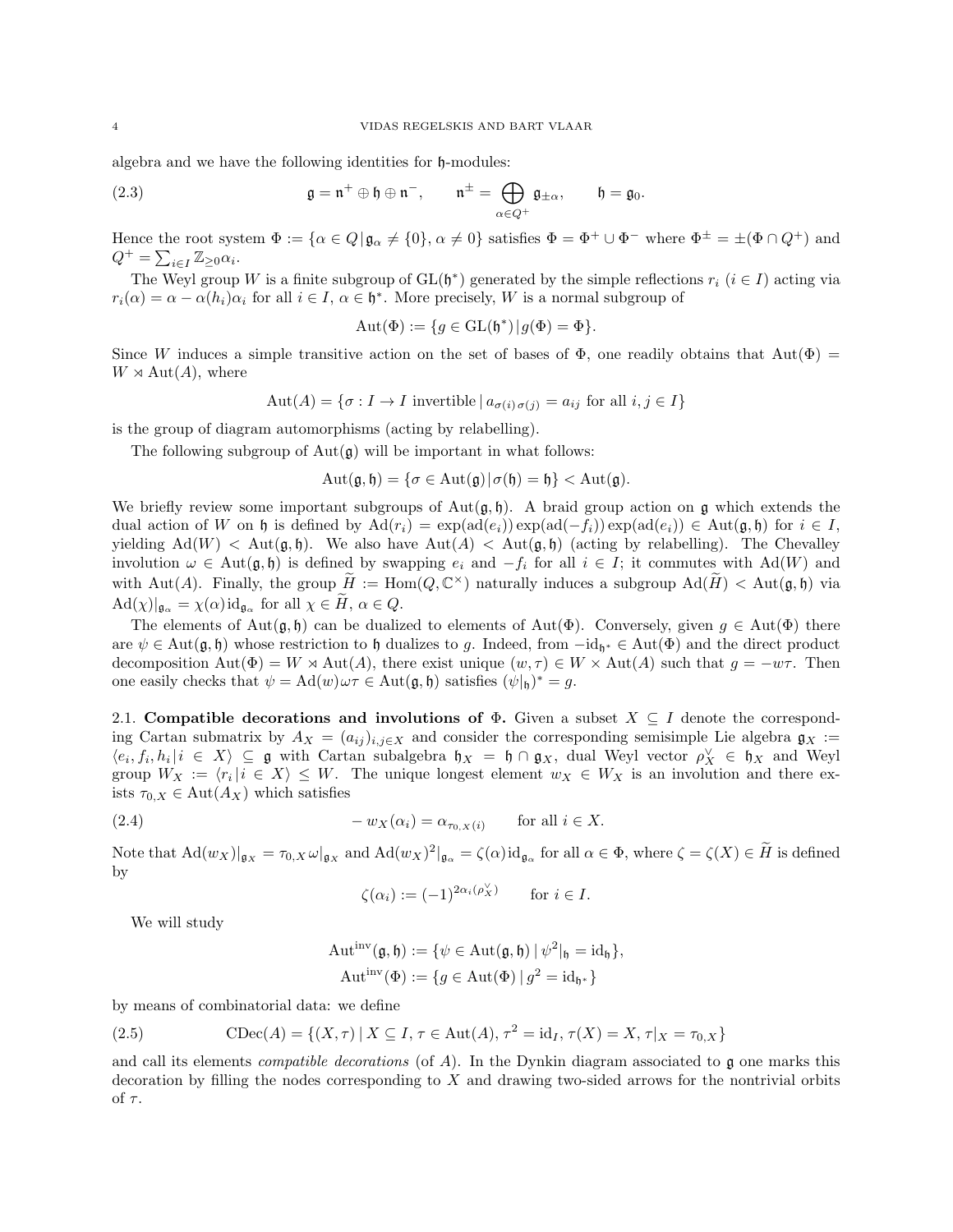<span id="page-4-1"></span>**Example 2.1.** Let A be of type  $A_n$ ,  $n \geq 2$ . The compatible decorations  $\text{CDec}(A)$  are

$$
0-0-0-0
$$
  $\overbrace{0--0-0-0--0-0--0-0--0-0--0}^{p_2}$   $\overbrace{0--0-0--0}^{p_k}$   $\overbrace{0--0-0--0}^{T}$   $\overbrace{0--0-0--0}^{T}$   $\overbrace{0--0-0--0}^{T}$ 

where  $p_1, p_k \in \mathbb{Z}_{\geq 0}, p_2, \ldots, p_{k-1} \in \mathbb{Z}_{\geq 1}$  for any  $k \in \mathbb{Z}_{\geq 2}$  and  $0 \leq r \leq \lceil n/2 \rceil$ .

Given  $(X, \tau) \in \mathrm{CDec}(A)$ , we define

(2.6) 
$$
\theta = \theta(X, \tau) = -w_X \tau \in \text{Aut}^{\text{inv}}(\Phi).
$$

As explained above, the map dual to  $\theta$  can be extended to an element of Aut<sup>inv</sup>( $\mathfrak{g}, \mathfrak{h}$ ) which we shall also call θ. It is given by  $θ = \text{Ad}(w_X)τω$  so that  $θ|_θ = -w_Xτ$ . Note that, as a consequence of properties of  $\text{Ad}(w_X)$ mentioned earlier, we have

<span id="page-4-5"></span>
$$
\theta|_{\mathfrak{g}_X} = \mathrm{id}_{\mathfrak{g}_X},
$$

<span id="page-4-3"></span>(2.8)  $\theta^2|_{\mathfrak{g}_{\alpha}} = \zeta(\alpha) \mathrm{id}_{\mathfrak{g}_{\alpha}} \quad \text{for all } \alpha \in \Phi.$ 

2.2. Generalized Satake diagrams and the restricted Weyl group. We choose a subset  $I^* \subseteq I \backslash X$ such that it contains precisely one element from each  $\tau$ -orbit in  $I\setminus X$ . For  $i \in I^*$  denote by  $\check{X}(i) \subseteq X$ the union of connected components of X neighbouring  $\{i, \tau(i)\}$  and  $\check{X}[i] := \check{X}(i) \cup \{i, \tau(i)\}$ . By a *minimal* subdiagram of  $(X, \tau) \in \text{CDec}(A)$  we mean any subdiagram of the form  $X[i]$  for some  $i \in I^*$ . By definition  $\check{X}[i]$  is a compatible decoration of  $A_{\check{X}[i]}$ ; it is also known as a Satake diagram of (restricted) rank 1.

<span id="page-4-0"></span>Definition 2.2. *Generalized Satake diagrams* are elements of the set

$$
\text{GSat}(A) := \{ (X, \tau) \in \text{CDec}(A) \mid (X, \tau) \text{ contains no minimal subdiagram of the form } \text{O}-\text{O} \}.
$$

The compatible decorations in Example [2.1](#page-4-1) are generalized Satake diagrams when  $p_1 = p_k = 0$  and  $p_2 = \ldots = p_{k-1} = 1.$ 

*Remark* 2.3*.* Generalized Satake diagrams were first considered by Heck in [\[He84\]](#page-15-11) where they are shown to classify involutions of root systems such that the restricted Weyl group is the Weyl group of the restricted root system. Heck uses the symbol  $\sigma$  to denote the negative of our map θ. He also uses the term Satake diagram for any  $(X, \tau)$  such that  $X \subseteq I$ ,  $\tau \in Aut(A)$ ,  $\tau^2 = id_I$  and  $\tau(X) = X$  (this properly contains the set  $CDec(A)$ ) and the elements of  $GSat(A)$  are called admissible Satake diagrams. However, the term Satake diagram has become reserved for those combinatorial data which classify involutions of g up to conjugacy (and their fixed-point subalgebras), which is the reason for our nomenclature "compatible decoration" and "generalized Satake diagram".

Note that  $(X, \tau)$  is a generalized Satake diagrams precisely if

(2.9) 
$$
\forall (i,j) \in I \setminus X \times X : \tau(i) = i, w_X(\alpha_i) = \alpha_i + \alpha_j \implies a_{ij} \neq -1,
$$

which is precisely the condition needed in [\[Ko14,](#page-15-7) Proof of Lemma 5.11, Step 1] and [\[BK16,](#page-15-8) Proof of Lemma 6.4]. One can show that [\(2.9\)](#page-4-2) is equivalent to either of the following more compact conditions:

<span id="page-4-4"></span><span id="page-4-2"></span>
$$
\forall i, j \in I : \theta(\alpha_i) = -(\alpha_i + \alpha_j) \implies a_{ij} \neq -1,
$$
  

$$
\forall i \in I : (\theta(\alpha_i))(h_i) \neq -1.
$$

Satake diagrams can be defined as the following subset of compatible decorations of A:

(2.10) 
$$
Sat(A) = \{(X, \tau) \in \text{CDec}(A) \mid \forall i \in I \setminus X : i = \tau(i) \implies \zeta(\alpha_i) = 1\}.
$$

It is well-known that Satake diagrams classify involutive Lie algebra automorphisms up to conjugacy, see e.g. [\[Ara62\]](#page-15-1). More precisely, in the current setup, for  $(X, \tau) \in \text{Sat}(A)$  and  $\gamma \in (\mathbb{C}^{\times})^{I^*}$  define  $s_{\gamma} \in \tilde{H}$  by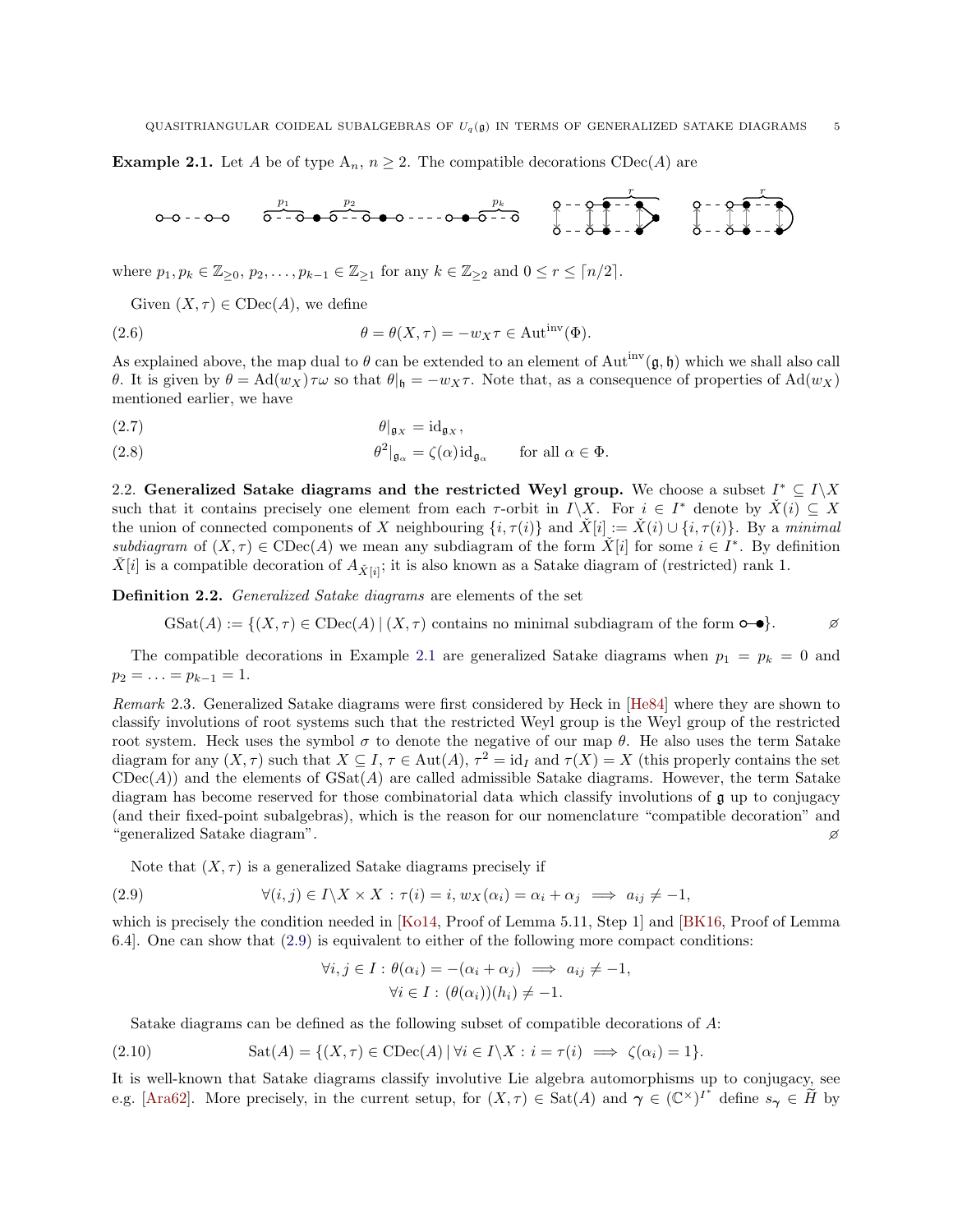means of

<span id="page-5-1"></span>
$$
s_{\gamma}(\alpha_i) = \begin{cases} 1 & \text{if } i \in X, \\ \gamma_i & \text{if } i \in I^*, \\ \gamma_{\tau(i)}\zeta(\alpha_i) & \text{if } i \in (I \setminus X) \setminus I^*, \end{cases}
$$

cf.  $[BK16, Eqs. (5.1-5.2)].$  Then it follows from  $(2.8)$  that

$$
\theta_{\gamma} := \mathrm{Ad}(s_{\gamma})\theta
$$

satisfies  $(\theta_{\gamma})^2 = id_{\mathfrak{g}}$ .

If  $(X, \tau) \in \mathrm{CDec}(A) \backslash \mathrm{GSat}(A)$  then there exists a pair  $(i, j) \in I \backslash X \times X$  such that the union of connected components of X neighbouring i is simply  $\{j\}$  and  $a_{ji} = -1$ . Hence  $\rho_X^{\vee} = \frac{1}{2}h_j$  so that  $\zeta(\alpha_i) = (-1)^{a_{ji}} = -1$ implying  $(X, \tau) \notin \text{Sat}(A)$ . Consequently  $\text{Sat}(A) \subseteq \text{GSat}(A)$ . The complement  $\text{GSat}(A)\$ is empty if and only if A is of type  $A_n$ . We refer the reader to the classification in [\[He84,](#page-15-11) Table I], which does not explicitly distinguish between elements of  $Sat(A)$  and  $GSat(A)\Sat(A)$ . It is convenient for our purposes to list the elements of  $\text{GSat}(A)\$  $\text{Sat}(A)$ , which we do in Table [1.](#page-5-0)

<span id="page-5-0"></span>TABLE 1. All elements of  $\text{GSat}(A)\text{Set}$  for indecomposable Cartan matrices A. By a case-by-case analysis there is a unique  $i \in I$  such that  $\zeta(\alpha_i) = -1$ ; we have indicated the corresponding node in the diagrams. The classical diagrams are labelled in the usual way. For types  $C_n$  and  $D_n$  upper bounds on i are imposed to avoid the cases when  $\theta$  is an involution whose fixed-point subalgebra is isomorphic to  $\mathfrak{gl}_n$ .



Consider the real vector space  $V = \mathbb{R}\Phi$ . For a fixed  $\theta \in \text{Aut}^{\text{inv}}(\Phi)$  we can decompose V into the positive and negative  $\theta$ -eigenspaces,  $V = V^{\theta} \oplus V^{-\theta}$ . Denote by  $\bar{ } : V \to V$  the corresponding projection onto  $V^{-\theta}$ . The *restricted roots* are the elements of

$$
\overline{\Phi} = {\overline{\alpha} \mid \alpha \in \Phi\} \backslash \{0\}.
$$

Given an arbitrary  $\theta \in \text{Aut}^{\text{inv}}(\Phi)$ ,  $\overline{\Phi}$  is not necessarily a root system in its own right. According to [\[He84,](#page-15-11) Thm. 6.1],  $\overline{\Phi}$  is a (possibly non-reduced or empty) root system precisely if  $\theta = \theta(X, \tau) = -w_X \tau$ , where  $(X, \tau) \in \text{GSat}(A)$  or  $(X, \tau)$  is the diagram  $\circ \rightarrow$ .

Now consider the following groups:

$$
W^{\theta} = \{ w \in W \mid w = \theta w \theta \} = \{ w \in W \mid w = w_X \tau(w) w_X \},
$$
  

$$
\overline{W} = \{ w \mid_{V^{-\theta}} \mid w \in W, w(V^{-\theta}) \subseteq V^{-\theta} \}.
$$

If  $\theta = \theta(X, \tau)$  it follows straightforwardly that  $W_X$  is a subgroup of  $W^{\theta}$ . Moreover, [\[He84,](#page-15-11) Prop. 3.1] implies that  $\overline{W}$  is isomorphic to  $W^{\theta}/W_X$ . For  $i \in I^*$  we define  $\widetilde{r}_i := w_X w_{X[i]} \in W$  where  $X[i] = X \cup \{i, \tau(i)\}$  and set  $s_i \in GL(V^{-\theta})$  to be the unique element satisfying  $s_i(\overline{\alpha}_i) = -\overline{\alpha}_i$  and  $s_i(\beta) = \beta$  for all  $\beta \in V^{-\theta}$  such that  $\beta(h_i) = 0$ . In [\[He84,](#page-15-11) Lemma 3.2, Thm. 3.3, Thm. 4.4] the following result is proved.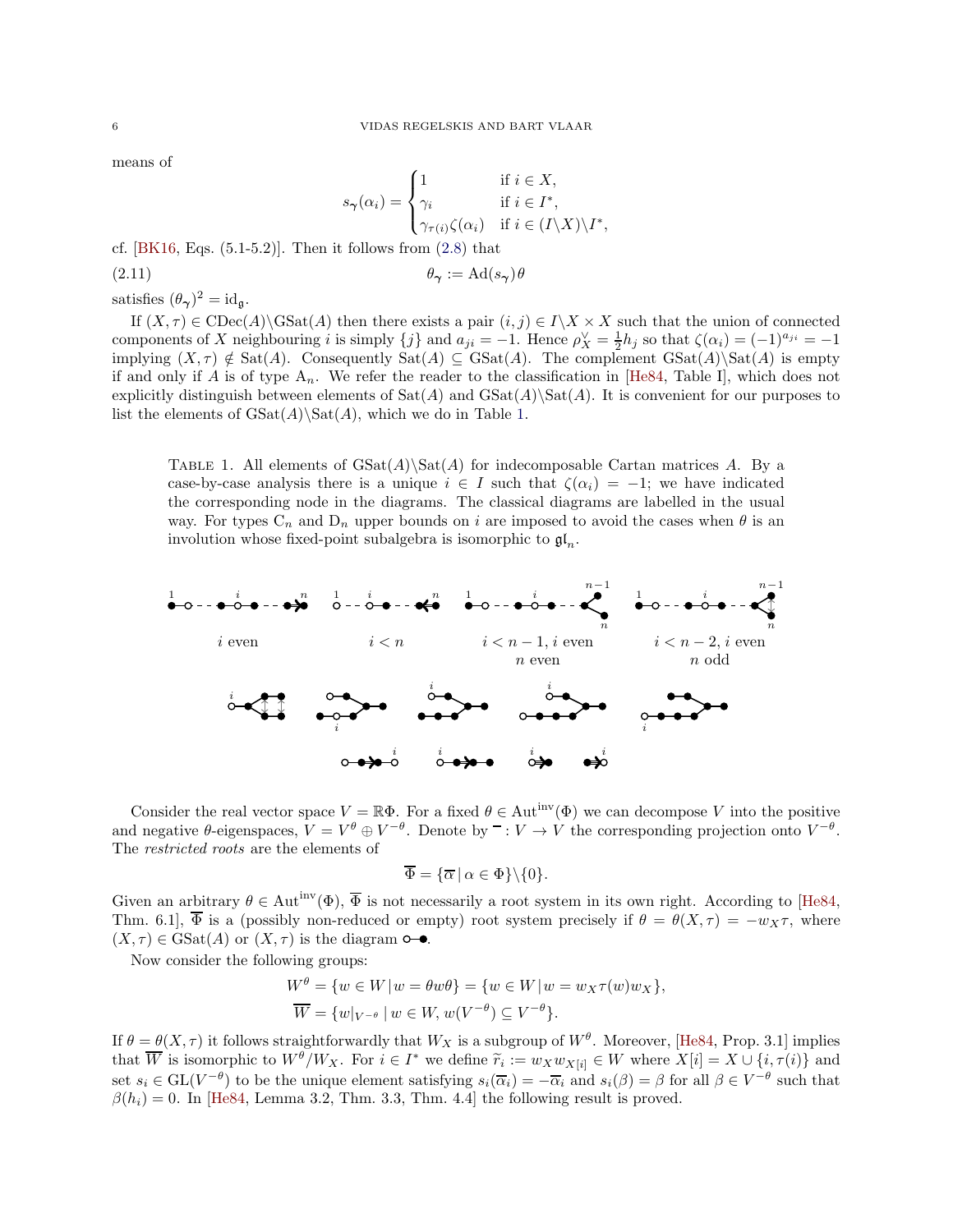<span id="page-6-2"></span>**Theorem 2.4.** *Let*  $(X, \tau) \in \text{CDec}(A)$ *. The following conditions are equivalent:* 

- $(i)$   $(X, \tau) \in \text{GSat}(A)$ .
- *(ii)* For all  $i \in I^*$ ,  $s_i \in \overline{W}$ .
- (*iii*) For all  $i \in I^*$ ,  $\tilde{r}_i$  lies in  $W^{\theta}$  and satisfies  $\tilde{r}_i|_{V^{-\theta}} = s_i$ .<br>(*iii*) For all  $i \in I^*$
- (*iv*) For all  $i \in I^*$ ,  $\tau_{0,X[i]}$  preserves X.
- $(v)$   $\overline{W} = W(\overline{\Phi})$ .

In [\[Lu76,](#page-15-24) 5.9 (i)] it is shown that  $(W, {\{\widetilde{r}_i\}_{i\in I^*}})$  with  $W = {\{\widetilde{r}_i\}_{i\in I^*}}$  is a Coxeter system if condition (iv) in Theorem [2.4](#page-6-2) holds (also see [\[Lu02,](#page-15-25) 25.1]). If condition (iv) fails then for some  $i \in I^*$ ,  $w_{X[i]}$  and  $w_X$  do not commute so that  $\tilde{r}_i^2 \neq \text{id}_V$ . Hence we obtain the following result.

<span id="page-6-10"></span><span id="page-6-0"></span>**Corollary 2.5.** *Let*  $(X, \tau) \in \text{CDec}(A)$ *. Then*  $(W, {\{\widetilde{r}_i\}}_{i \in I^*})$  *is a Coxeter system if and only if*  $(X, \tau) \in$  $GSat(A)$ .

# 3. THE SUBALGEBRA  $k$

For  $(X, \tau) \in \text{Sat}(A)$  and a suitable choice of  $\gamma \in (\mathbb{C}^{\times})^{I^*}$  the  $\theta_{\gamma}$ -fixed subalgebra  $\mathfrak{k}$  of  $\mathfrak{g}$  can be presented in terms of generators, see e.g. [\[Ko14,](#page-15-7) Lemma 2.8]. This motivates the following seemingly *ad hoc* definition, where we permit a more general  $\gamma$ .

<span id="page-6-1"></span>**Definition 3.1.** For  $(X, \tau) \in \text{CDec}(A)$  and  $\gamma \in (\mathbb{C}^{\times})^{I \setminus X}$  define  $\mathfrak{k}_{\gamma} = \mathfrak{k}_{\gamma}(X, \tau)$  to be the subalgebra of g generated by  $\mathfrak{g}_X$ ,  $\mathfrak{h}^\theta$  and

<span id="page-6-7"></span>(3.1) 
$$
b_{i,\gamma} = f_i + \gamma_i \theta(f_i) \quad \text{for all } i \in I \setminus X.
$$

It is convenient to suppress the dependence on  $\gamma$  and simply write  $b_i$  and  $\mathfrak k$  if there is no cause for confusion. We denote  $b_i = f_i$  if  $i \in X$ . Since  $\mathfrak{h}_X \subseteq \mathfrak{h}^\theta$  it follows that  $\mathfrak{k}$  is generated by  $\mathfrak{n}_X^+ := \{e_i | i \in X\}$ ,  $\mathfrak{h}^\theta$  and  $b_i$  for  $i \in I$ . Owing to  $(2.1-2.2)$  $(2.1-2.2)$ , these satisfy

<span id="page-6-6"></span>(3.2) 
$$
[e_i, b_j] = \delta_{ij} h_i \in \mathfrak{h}^\theta \quad \text{for all } i \in X, j \in I,
$$

<span id="page-6-4"></span>(3.3) 
$$
[h, b_j] = -\alpha_j(h)b_j \quad \text{for all } h \in \mathfrak{h}^{\theta}, j \in I,
$$

<span id="page-6-9"></span>(3.4) 
$$
[h, e_j] = \alpha_j(h) e_j \quad \text{for all } h \in \mathfrak{h}^{\theta}, j \in X,
$$

<span id="page-6-5"></span>(3.5) 
$$
[h, h'] = 0 \qquad \text{for all } h, h' \in \mathfrak{h}^{\theta},
$$

<span id="page-6-8"></span>(3.6) 
$$
\operatorname{ad}(e_i)^{1-a_{ij}}(e_j) = 0 \qquad \text{for all } i, j \in X, i \neq j.
$$

By setting  $m = 1 - a_{ij}$  in Lemmas [\(A.1-](#page-13-1)[A.3\)](#page-14-0) one also obtains analogues of Serre relations among the generators  $b_i$ . Namely, for  $i, j \in I$  such that  $i \neq j$ ,

<span id="page-6-3"></span>
$$
(3.7) \quad \text{ad}(b_i)^{1-a_{ij}}(b_j) = \begin{cases} (1+\zeta(\alpha_i))\gamma_i[\theta(f_i), [f_i, f_j]] \in \mathfrak{n}_X^+ & \text{if } \theta(\alpha_i) + \alpha_i + \alpha_j \in \Phi^-, a_{ij} = -1, \\ -18\gamma_i^2 e_j & \text{if } \theta(\alpha_i) + \alpha_i + \alpha_j = 0, a_{ij} = -3, \\ -\gamma_i(2h_i + h_j) & \text{if } \theta(\alpha_i) + \alpha_i + \alpha_j = 0, a_{ij} = -1, \\ (\gamma_i + \zeta(\alpha_i)\gamma_j)[\theta(f_i), f_j] \in \mathfrak{n}_X^+ & \text{if } \theta(\alpha_i) + \alpha_j \in \Phi^-, a_{ij} = 0, \\ \gamma_j h_i - \gamma_i h_j & \text{if } \theta(\alpha_i) + \alpha_j = 0, a_{ij} = 0, \\ 2(\gamma_i + \gamma_j)b_i & \text{if } \theta(\alpha_i) + \alpha_j = 0, a_{ij} = -1, \\ -\gamma_i b_j & \text{if } \theta(\alpha_i) + \alpha_i = 0, j \in I \setminus X, a_{ij} = -1, \\ -3\gamma_i[b_i, b_j] & \text{if } \theta(\alpha_i) + \alpha_i = 0, j \in I \setminus X, a_{ij} = -2, \\ -6\gamma_i^2 b_j - 3\gamma_i[b_i, [b_i, b_j]] & \text{if } \theta(\alpha_i) + \alpha_i = 0, j \in I \setminus X, a_{ij} = -3, \\ 0 & \text{otherwise.} \end{cases}
$$

In order to state the main result of this section, we need some more notation. Consider the subsets

$$
I_{\text{diff}} = \{i \in I^* \mid i \neq \tau(i) \text{ and } (\theta(\alpha_i))(h_i) \neq 0\} = \{i \in I^* \mid i \neq \tau(i) \text{ and } \exists j \in X[i] \text{ s.t. } a_{ij} < 0\}
$$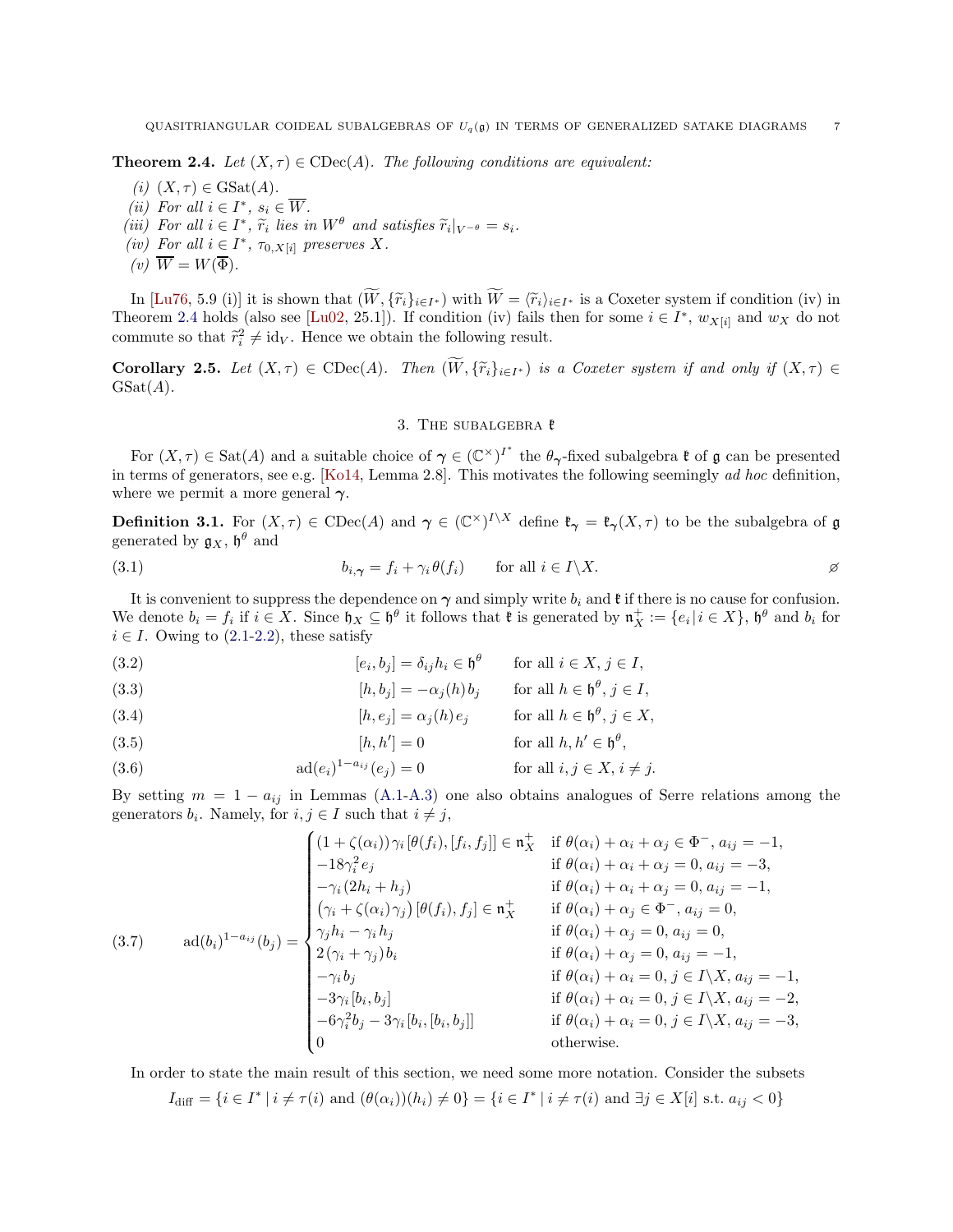and

$$
\Gamma = \Gamma(X, \tau) = \{ \gamma \in (\mathbb{C}^{\times})^{I \setminus X} \mid \forall i \in I^* : \gamma_i \neq \gamma_{\tau(i)} \implies i \in I_{\text{diff}} \}.
$$

For  $i \in I^{\ell}$  with  $\ell \in \mathbb{Z}_{>0}$  we write  $\alpha_i = \sum_{r=1}^{\ell} \alpha_{i_r}$  and

$$
b_{i} = \text{ad}(b_{i_1}) \cdots \text{ad}(b_{i_{\ell-1}})(b_{i_{\ell}}), \quad e_{i} = \text{ad}(e_{i_1}) \cdots \text{ad}(e_{i_{\ell-1}})(e_{i_{\ell}}), \quad f_{i} = \text{ad}(f_{i_1}) \cdots \text{ad}(f_{i_{\ell-1}})(f_{i_{\ell}}).
$$

Observe that  $\mathfrak{n}^- = \mathrm{Sp}\bigcup_{\ell>0} \{f_i\}_{i\in I^{\ell}}$ . Hence for all  $\ell \in \mathbb{Z}_{>0}$  we can choose  $\mathcal{J}_{\ell} \subseteq I^{\ell}$  such that  $\{f_i\}_{i\in \mathcal{J}_{\ell}}$  is a basis for  $\text{Sp}\{f_i\}_{i\in I}$ . Then  $\{f_i\}_{i\in \mathcal{J}}$  with  $\mathcal{J} := \bigcup_{\ell \in \mathbb{Z}_{>0}} \mathcal{J}_\ell$  is a basis of  $\mathfrak{n}^-$ .

<span id="page-7-0"></span>**Theorem 3.2.** Let  $(X, \tau) \in \text{CDec}(A)$  and  $\gamma \in (\mathbb{C}^{\times})^{I \setminus X}$ . The following statements are equivalent:

- *(i)*  $(X, \tau) \in \text{GSat}(A)$  *and*  $\gamma \in \Gamma$ *.*
- *(ii)* For all  $i, j \in I$  *such that*  $i \neq j$  *we have the following bounded Serre relations:*

(3.8) 
$$
\text{ad}(b_i)^{1-a_{ij}}(b_j) \in \mathfrak{n}_X^+ \oplus \mathfrak{h}^\theta \oplus \bigoplus_{\substack{k \in I^\ell \\ \alpha_k < \lambda_{ij}}} \mathbb{C}b_k
$$

<span id="page-7-4"></span><span id="page-7-2"></span><span id="page-7-1"></span>*where*  $\lambda_{ij} := (1 - a_{ij})\alpha_i + \alpha_j \in Q^+ \backslash \Phi^+.$ 

(*iii*) We have the following identity for  $\mathfrak{h}^{\theta}$ -modules:

(3.9) 
$$
\mathfrak{k} = \mathfrak{n}_X^+ \oplus \mathfrak{h}^\theta \oplus \bigoplus_{i \in \mathcal{J}} \mathbb{C} b_i.
$$

*(iv) We have*

$$
\mathfrak{k} \cap \mathfrak{h} = \mathfrak{h}^{\theta}.
$$

*Remark* 3.3. In the fixed-point case  $\mathfrak{k} = \mathfrak{g}^{\theta_{\gamma}}$  [\(3.10\)](#page-7-1) is trivially satisfied (note that  $\mathfrak{h}^{\theta} = \mathfrak{h}^{\theta_{\gamma}}$ ).

*Proof of Theorem [3.2.](#page-7-0)*

 $(i) \Leftrightarrow (ii)$ : This is a direct consequence of [\(3.7\)](#page-6-3).

 $(iii) \implies (iii)$ : Owing to [\(3.3](#page-6-4)[-3.5\)](#page-6-5) it is sufficient to prove [\(3.9\)](#page-7-2) as an identity for vector spaces. First we prove that  $\mathfrak{k} = \mathfrak{n}_X^+ + \mathfrak{h}^\theta + \text{Sp}\{b_i | i \in \mathcal{J}\}\.$  From [\(3.2](#page-6-6)[-3.3\)](#page-6-4) it follows that, as vector spaces,

(3.11) 
$$
\mathfrak{k} = \mathfrak{n}_X^+ + \mathfrak{h}^\theta + \langle b_j \rangle_{j \in I} = \mathfrak{n}_X^+ + \mathfrak{h}^\theta + \sum_{\ell \in \mathbb{Z}_{>0}} \sum_{\mathbf{i} \in I^\ell} \mathbb{C} b_{\mathbf{i}}.
$$

As a consequence of this, we see that it suffices to prove that for all  $j \in \bigcup_{\ell} I^{\ell}$  we have

(3.12) 
$$
b_j \in \mathfrak{n}_X^+ + \mathfrak{h}^\theta + \mathrm{Sp}\{b_i \mid i \in \mathcal{J}\}.
$$

We will prove this by induction with respect to the height  $\ell$ . Since for all  $j \in I$  we have  $\dim(\mathfrak{g}_{-\alpha_j}) = 1$ and hence  $(j) \in \mathcal{J}$ , the case  $\ell = 1$  is trivial. Now fix  $\ell \in \mathbb{Z}_{\geq 1}$  and assume that  $(3.12)$  holds true for all smaller positive integers. Fix  $j \in I^{\ell}$  and repeatedly apply the Serre relations [\(2.2\)](#page-2-2) to obtain that for all  $i \in \mathcal{J}_\ell$  there exist  $a_i \in \mathbb{C}$  such that

<span id="page-7-3"></span>
$$
f_{\boldsymbol{j}} = \sum_{\boldsymbol{i} \in \mathcal{J}_{\ell}} a_{\boldsymbol{i}} f_{\boldsymbol{i}}.
$$

Hence, by virtue of (ii) and equations [\(3.2-](#page-6-6)[3.3\)](#page-6-4) it follows that

$$
b_{\mathbf{j}} - \sum_{\mathbf{i} \in \mathcal{J}_{\ell}} a_{\mathbf{i}} b_{\mathbf{i}} \in \mathfrak{n}_X^+ + \mathfrak{h}^{\theta} + \mathrm{Sp} \bigg\{ b_{\mathbf{i}} \bigg| \mathbf{i} \in \bigcup_{m=1}^{\ell-1} I^m \bigg\}.
$$

Using the induction hypothesis for the elements  $b_i$  in the last summation one obtains [\(3.12\)](#page-7-3).

It remains to show that the sum in [\(3.12\)](#page-7-3) is direct. Let  $j \in \mathcal{J}$ . Then  $f_j$  is nonzero. Because of the explicit formula [\(3.1\)](#page-6-7) we have

(3.13) 
$$
b_{\mathbf{j}} - f_{\mathbf{j}} \in \mathfrak{n}_X^+ + \mathfrak{h}^{\theta} + \mathbb{C}\theta(f_{\mathbf{j}}) + \mathrm{Sp}\{b_{\mathbf{i}} \mid \mathbf{i} \in \mathcal{J}, \alpha_{\mathbf{i}} < \alpha_{\mathbf{j}}\}.
$$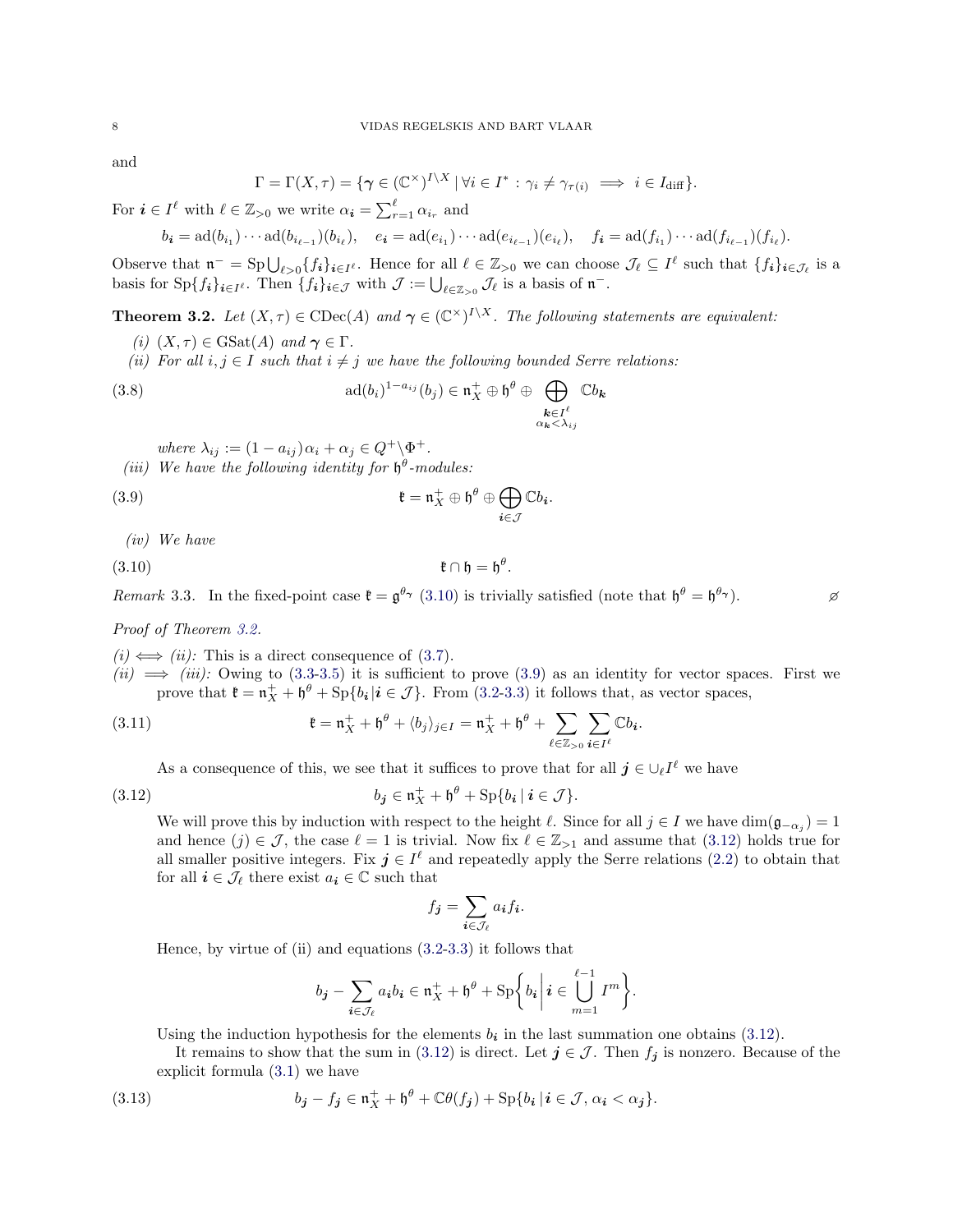Hence  $f_j = \pi_{-\alpha_j}(b_j)$  for all  $j \in \mathcal{J}$ , where  $\pi_\alpha$  is the projection on  $\mathfrak{g}_\alpha$  for  $\alpha \in \Phi$ , see [\(2.3\)](#page-3-0). Thus the linear independence of  ${f_j}_{j\in\mathcal{J}}$  together with [\(2.3\)](#page-3-0) implies that the sum is direct.

- $(iii) \implies (iv)$ : By definition,  $\mathfrak{h}^{\theta} \subseteq \mathfrak{k} \cap \mathfrak{h}$  so it suffices to show that  $\mathfrak{k} \cap \mathfrak{h} \subseteq \mathfrak{h}^{\theta}$ . Suppose  $h \in \mathfrak{k} \cap \mathfrak{h}^{\theta}$ . Since  $\pi_{\alpha_j}(b_j) = f_j$  and the triangular decomposition [\(2.3\)](#page-3-0), part (iii) implies  $h \in \mathfrak{n}_X^+ \oplus \mathfrak{h}^{\theta} \subseteq \mathfrak{g}^{\theta}$  so  $h \in \mathfrak{h}^{\theta}$ .
- $(iv) \implies (ii)$ : We prove the contrapositive. If [\(3.8\)](#page-7-4) fails then [\(3.14\)](#page-8-2) and [\(3.7\)](#page-6-3) imply that either  $\gamma_j h_i \gamma_i h_j \in$  $\mathfrak{k} \cap (\mathfrak{h} \setminus \mathfrak{h}^{\theta})$  with  $\gamma_i \neq \gamma_j$  or  $2h_i + h_j \in \mathfrak{k} \cap (\mathfrak{h} \setminus \mathfrak{h}^{\theta})$ . In either case [\(3.10\)](#page-7-1) fails.

It is convenient to have an explicit description of  $\mathfrak{h}^{\theta}$ . Given  $i \in I$ , by applying  $\theta$  to  $\theta(h_i) - h_i - \theta(h_{\tau(i)}) +$  $h_{\tau(i)} \in \mathfrak{g}_X \cap \mathfrak{h}$  one obtains  $\theta(h_i - h_{\tau(i)}) = h_i - h_{\tau(i)}$ . From this we straightforwardly deduce

(3.14) 
$$
\mathfrak{h}^{\theta} = \bigoplus_{i \in X} \mathbb{C} h_i \oplus \bigoplus_{\substack{i \in I^* \\ i \neq \tau(i)}} \mathbb{C} (h_i - h_{\tau(i)})
$$

We denote  $\Phi_X = \Phi \cap Q_X$  and note that  $|\mathcal{J}| = |\Phi|/2$ ; from [\(3.14\)](#page-8-2) we also obtain  $\dim(\mathfrak{h}^{\theta}) = |I| - |I^*|$ . Hence, given  $(X, \tau) \in \text{GSat}(A)$  and  $\gamma \in \Gamma$ , Theorem [3.2](#page-7-0) (iii) implies

(3.15) 
$$
\dim(\mathfrak{k}) = |\Phi_X|/2 + |I| - |I^*| + |\Phi|/2.
$$

<span id="page-8-3"></span>**Corollary 3.4.** *Let*  $(X, \tau) \in \text{GSat}(A)$  *and*  $\gamma \in \Gamma$ *. The generating set* 

<span id="page-8-4"></span><span id="page-8-2"></span>
$$
\{h_i, e_i\}_{i \in X} \cup \{h_i - h_{\tau(i)}\}_{i \in I^*, i \neq \tau(i)} \cup \{b_i\}_{i \in I},
$$

*and the relations [\(3.2](#page-6-6)[-3.6\)](#page-6-8) provide a presentation of* k*.*

*Proof.* There are no relations for the  $b_i$  other than [\(3.2\)](#page-6-6), [\(3.3\)](#page-6-4) and [\(3.7\)](#page-6-3): otherwise applying  $\pi_{-\alpha}$  with  $\alpha \in \Phi^+$  maximal produces a relation for the  $f_i$  inequivalent to a relation [\(2.1\)](#page-2-1), [\(2.2\)](#page-2-2).

3.1. **Ideal structure of f.** In this section we assume that A is indecomposable, so that  $\boldsymbol{\mathfrak{g}}$  is simple. In order to describe the derived subalgebra of  $\mathfrak k$  recall the set  $I_{\text{diff}} \in I^*$  and define

(3.16) 
$$
I_{\text{ns}} = \{i \in I | (\theta(\alpha_i))(h_i) = -2\} = \{i \in I | i = \tau(i), \check{X}(i) = \emptyset\},
$$

$$
I_{\text{nsf}} = \{j \in I_{\text{ns}} | \forall i \in I_{\text{ns}} a_{ij} \in 2\mathbb{Z}\}.
$$

<span id="page-8-1"></span>**Proposition 3.5.** *Let*  $(X, \tau) \in \text{GSat}(A)$  *and*  $\gamma \in \Gamma$ *. As vector spaces we have* 

<span id="page-8-0"></span>
$$
\mathfrak{k}=\mathfrak{k}'\oplus\bigoplus_{i\in I_{\text{diff}}}\mathbb{C}(h_i-h_{\tau(i)})\oplus\bigoplus_{i\in I_{\text{nsf}}}\mathbb{C}b_i.
$$

*Proof.* Fix  $(X, \tau) \in \text{GSat}(A)$ . Note that neither  $h_i - h_{\tau(i)}$  ( $i \in I_{\text{diff}}$ ) nor  $b_j$  ( $j \in I_{\text{nsf}}$ ) is a linear combination of Lie brackets in k. This follows from Corollary [3.4](#page-8-3) and [\(3.2](#page-6-6)[-3.7\)](#page-6-3): these elements do not appear as in the expressions for Lie brackets in the defining relations of k.

It now suffices to show that the remaining basis elements specified in [\(3.9\)](#page-7-2) are linear combinations of Lie brackets in  $\mathfrak{k}$ , for which we argue as follows.

 $b_i$  *with*  $i \in \mathcal{J}_\ell$ ,  $\ell > 1$ : This holds by definition.

 $e_i, f_i, h_i$  *with*  $i \in X$ : This follows from  $(3.2-3.4)$  $(3.2-3.4)$ .

 $h_i - h_{\tau(i)}$  with  $i \in I^* \backslash I_{\text{diff}}$  and  $i \neq \tau(i)$ : The given condition is equivalent to  $w_X(\alpha_i) = \alpha_i$  and  $a_{i \tau(i)} = 0$ . Hence [\(3.7\)](#page-6-3) implies that  $h_i - h_{\tau(i)} = \gamma_i^{-1} [b_i, b_{\tau(i)}].$ 

 $b_j$  with  $\check{X}(j) \neq \emptyset$ : There exists  $i \in X$  such that  $a_{ij} \neq 0$ . By [\(3.3\)](#page-6-4) we have  $b_j = -a_{ij}^{-1}[h_i, b_j]$ .

 $b_j \text{ with } j \neq \tau(j)$ : Note that  $a_{\tau(j)j} \leq 0$ . By [\(3.3\)](#page-6-4) we have  $b_j = (a_{\tau(j)j} - 2)^{-1} [h_j - h_{\tau(j)}, b_j]$ .

 $b_j$  *with*  $j \in I_{ns} \setminus I_{nsf}$ : By definition of  $I_{nsf}$  there exists  $i \in I_{ns}$  such that  $a_{ij} \in \{-1, -3\}$ . According to [\(3.7\)](#page-6-3),  $b_j = -\gamma_i^{-1} \text{ad}(b_i)^2 (b_j)$  if  $a_{ij} = -1$  and  $b_j = -(2\gamma_i)^{-1} \text{ad}(b_i)^2 (b_j) - (6\gamma_i^2)^{-1} \text{ad}(b_i)^4 (b_j)$  if  $a_{ij} = -3$ ; in either case  $b_j \in \mathfrak{k}'$ .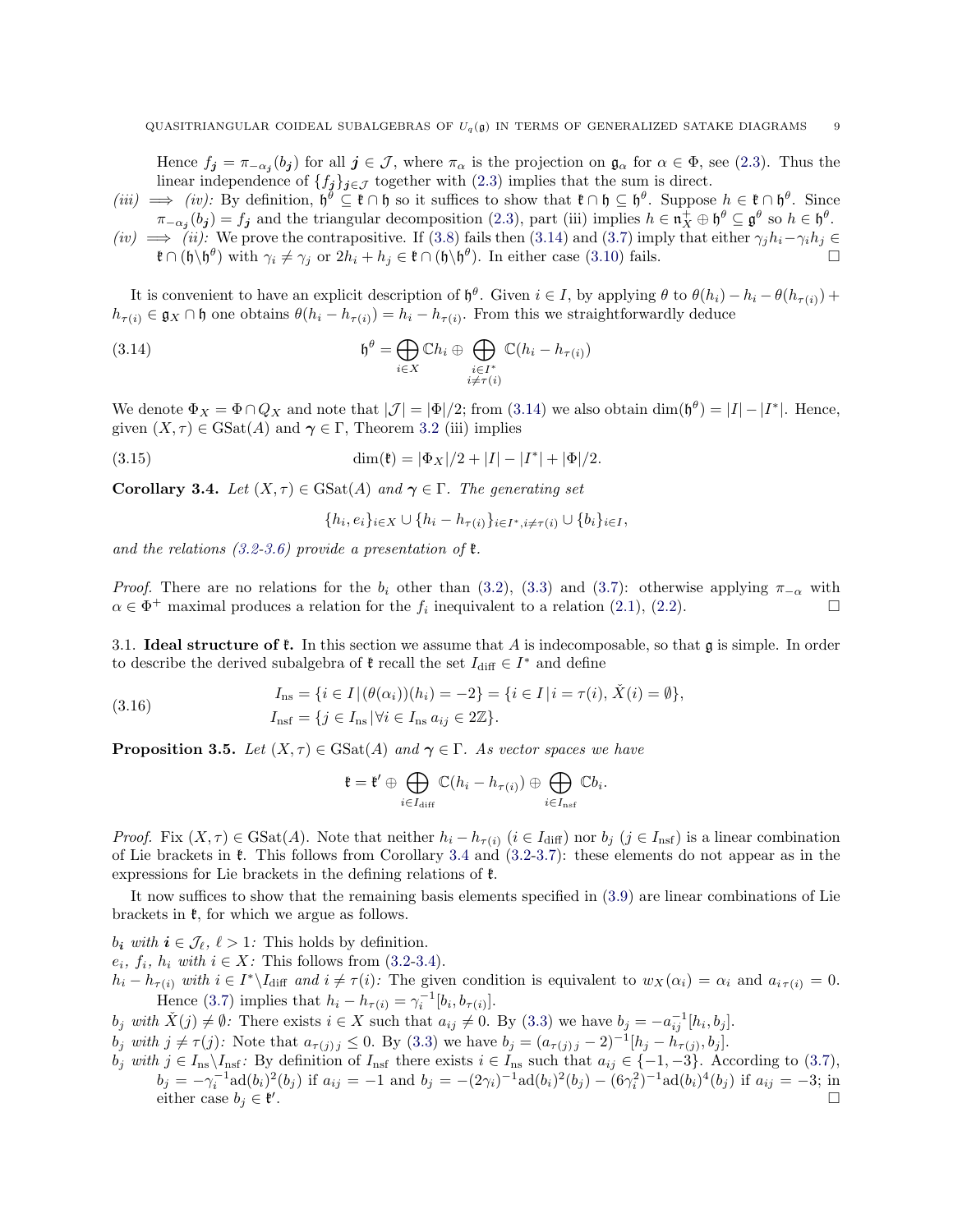It follows that the codimension of  $\mathfrak{k}'$  in  $\mathfrak{k}$  equals  $|I_{\text{diff}}| + |I_{\text{nsf}}|$ . For  $(X, \tau) \in \text{Sat}(A)$ , in [\[Let02,](#page-15-6) Sec. 7, Variation 1] it was noted that  $|I_{diff}| \leq 1$  if A is of finite type. In light of the above it is natural to generalize this in two directions: also involve the set  $I_{\text{nsf}}$  and allow  $(X, \tau) \in \text{GSat}(A)$ . It turns out the same upper bound holds true and there are generalized Satake diagrams with  $|I_{\text{diff}}| + |I_{\text{nsf}}| = 1$  unless A is of type E<sub>8</sub>,  $F_4$  or  $G_2$ . From Table [1](#page-5-0) it follows that the only elements of  $GSat(A)\Sat(A)$  for which  $|I_{diff}| + |I_{nsf}| = 1$  are of the form  $\overline{O}$   $\overline{O}$   $\bullet$  -  $\overline{\bullet}$  with  $n > 2$  in which case  $I_{\text{nsf}} = \{1\}$  and  $\zeta(\alpha_2) = -1$ .

For the reasons that will become clear a bit later we introduce a further refinement of generalized Satake diagrams. In particular, we define the set of *weak Satake diagrams* by

 $\text{WSat}(A) = \{(X, \tau) \in \text{GSat}(A) \setminus \text{Sat}(A) \mid (X, \tau) \text{ contains no minimal subdiagram of the form } \rightarrow \infty\}.$ 

As mentioned in Table [1,](#page-5-0) for elements of  $\text{GSat}(A)$  a case-by-case analysis yields that there can be at most one  $i \in I\backslash X$  such that  $i = \tau(i)$  and  $\zeta(\alpha_i) = -1$ . For  $(X, \tau) \in \text{WSat}(A)$  we will obtain a semidirect product decomposition in terms of a reductive Lie subalgebra and a nilpotent ideal in which this unique  $i \in i \backslash X$  plays an important role.

For any  $r \in \mathbb{Z}_{\geq 0}$  and any  $i \in I$  denote by  $\mathfrak{k}(i)_r$  the span of all  $b_j$  such that the coefficient of  $\alpha_i$  in  $\alpha_j$  is precisely r. We then have the following decomposition

$$
\langle b_i \rangle_{i \in I} = \bigoplus_{r=0}^{\infty} \mathfrak{k}(i)_r.
$$

Consider the subspace

$$
\mathfrak{k}(i) := \bigoplus_{r=1}^\infty \mathfrak{k}(i)_r
$$

and the subalgebras

$$
\mathfrak{k}_{\hat{\imath}} := \langle \mathfrak{n}_X^+, \mathfrak{h}^{\theta}, \{b_j\}_{j \in I \setminus \{i\}} \rangle \subseteq \mathfrak{k}, \qquad \mathfrak{g}_{\hat{\imath}} := \langle \{e_j, f_j, h_j\}_{j \in I \setminus \{i\}} \rangle \subset \mathfrak{g}.
$$

Note that  $\mathfrak{k} = \mathfrak{k}_i + \mathfrak{k}(i)$  (not necessarily a direct sum, since e.g.  $b_i$  may lie in  $\mathfrak{k}_i$ ).

<span id="page-9-0"></span>**Proposition 3.6.** *Let*  $(X, \tau) \in \text{WSat}(A)$  *and*  $\gamma \in \Gamma$ *. Denote by i the unique element of*  $I \setminus X$  *such that*  $i = \tau(i)$  and  $\zeta(\alpha_i) = -1$ . Then  $\mathfrak{k}(i)_r = \{0\}$  if  $r > 2$  and we have the lower central series

$$
\mathfrak{k}(i) = \mathfrak{k}(i)_1 \oplus \mathfrak{k}(i)_2 \supset \mathfrak{k}(i)_2 \supset \{0\}
$$

*so that*  $\mathfrak{k}(i)$  *is nilpotent of class 2. Furthermore, both*  $\mathfrak{k}(i)_1$  *and*  $\mathfrak{k}(i)_2$  *are*  $\mathfrak{k}_i$ -modules under the adjoint action,  $\mathfrak{k}(i)$  *is an ideal of*  $\mathfrak{k}, \mathfrak{k}_i$  *is the fixed-point subalgebra of*  $\theta|_{\mathfrak{g}_i}$  *and we have*  $\mathfrak{k} = \mathfrak{k}_i \ltimes \mathfrak{k}(i)$ *.* 

*Proof.* Note that [\(3.7\)](#page-6-3) implies, for all  $j \in I \setminus \{i\}$ , that

<span id="page-9-2"></span>(3.17) 
$$
ad(b_i)^{1-a_{ij}}(b_j) = 0
$$

<span id="page-9-1"></span>(3.18) 
$$
\text{ad}(b_j)^{1-a_{ji}}(b_i) \in \sum_{r=1}^{-a_{ij}} \mathbb{F}\text{ad}(b_j)^r(b_i) \subseteq \mathfrak{k}(i)_1.
$$

Since [\(3.3\)](#page-6-4) and [\(3.18\)](#page-9-1) are the only relations in  $\mathfrak k$  with  $b_i$  appearing on the right-hand side, it follows that  $\mathfrak{k}_{\hat{i}} = \langle \mathfrak{n}^X_+, \mathfrak{h}^\theta, \mathfrak{k}(i)_0 \rangle$  and  $\mathfrak{k} = \mathfrak{k}_{\hat{i}} \oplus \mathfrak{k}(i)$  (as vector spaces). Deleting the node i from any diagram in Table [1](#page-5-0) one obtains a (possibly disconnected) Satake diagram such that  $\theta|_{\mathfrak{g}_i}$  by virtue of [\(2.8\)](#page-4-3) is an involution. From Table [1](#page-5-0) it also follows that  $I^* = I \setminus X$  so that  $\mathfrak{k}_i$  is the fixed-point subalgebra of  $\mathfrak{g}_i$  for the involution  $\theta_{\gamma}$ , see  $(2.11).$  $(2.11).$ 

Combined with [\(3.2-](#page-6-6)[3.3\)](#page-6-4), [\(3.18\)](#page-9-1) implies that each summand  $\mathfrak{t}(i)_r$  is a  $\mathfrak{k}_i$ -module. Hence  $\mathfrak{k}(i)$  is a  $\mathfrak{k}_i$ -module and by virtue of  $(3.17)$  it is a subalgebra of  $\ell$ . It follows that  $\ell(i)$  is an ideal. Automatically we have that  $[\oplus_{r=1}^s \mathfrak{k}(i)_r, \mathfrak{k}(i)_1] \subseteq \oplus_{r=1}^{s+1} \mathfrak{k}(i)_r$  $[\oplus_{r=1}^s \mathfrak{k}(i)_r, \mathfrak{k}(i)_1] \subseteq \oplus_{r=1}^{s+1} \mathfrak{k}(i)_r$  $[\oplus_{r=1}^s \mathfrak{k}(i)_r, \mathfrak{k}(i)_1] \subseteq \oplus_{r=1}^{s+1} \mathfrak{k}(i)_r$  for all  $s \in \mathbb{Z}_{\geq 1}$ . A case-by-case analysis using Table 1 yields that the coefficient in front of  $\alpha_i$  in the highest root of  $\Phi$  is always 2. This implies  $\mathfrak{k}(i)_3 = 0$  so that  $\mathfrak{k}(i)_2$  is the centre of  $\mathfrak{k}(i)$ and we obtain the indicated lower central series.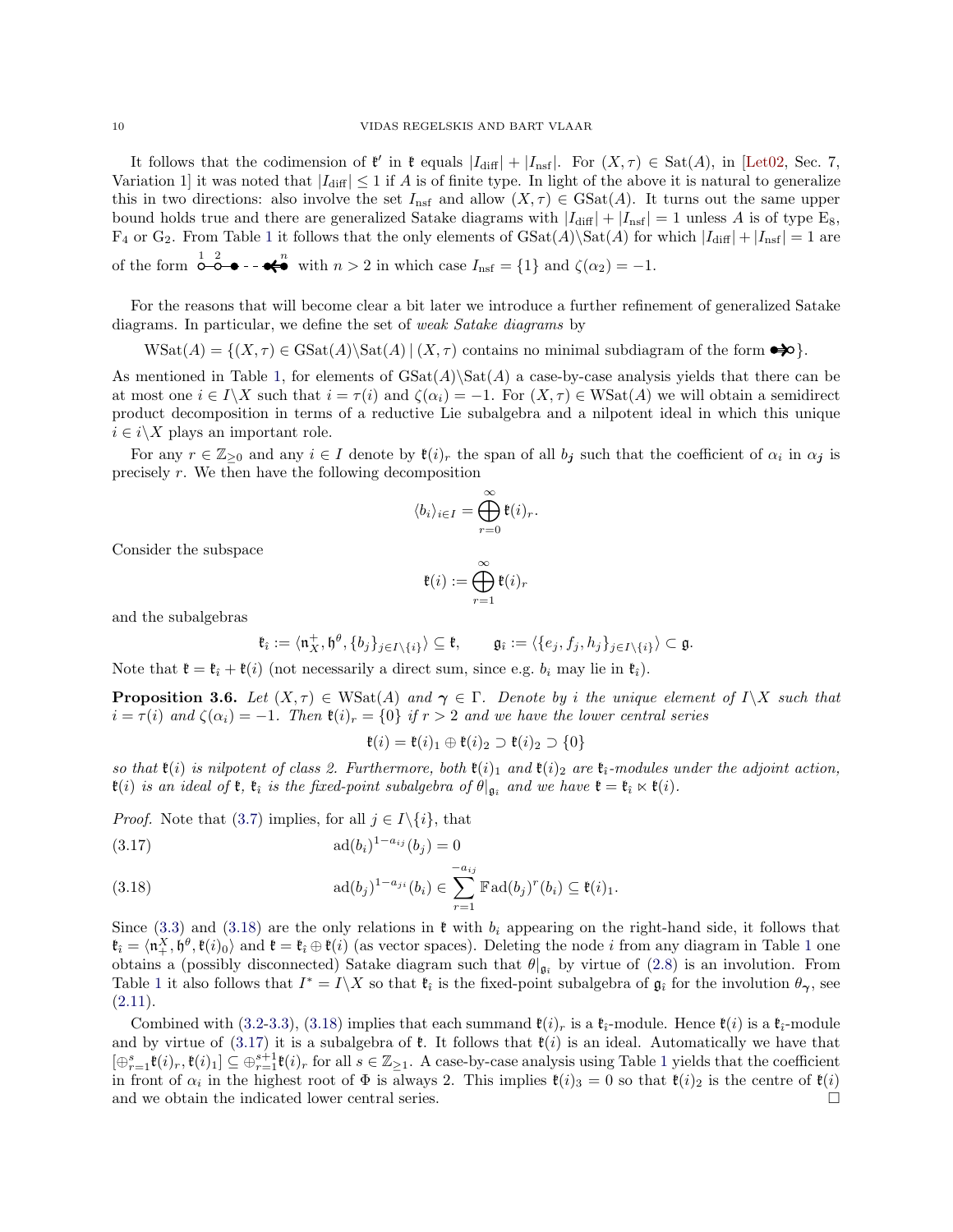Regarding the centre z of  $\mathfrak{k}$  for  $(X, \tau) \in \text{WSat}(A)$ , recall the notation i for the unique element of  $I\setminus X$ such that  $i = \tau(i)$  and  $\zeta(\alpha_i) = -1$ . Since the centre of the ideal  $\mathfrak{k}(i)$  is  $\mathfrak{k}(i)_2$ , we must have  $\zeta \subseteq \mathfrak{k}(i)_2$ . Define

 $\mathcal{J}_{\text{even}} := \{ \mathbf{j} \in \mathcal{J} \, | \, \forall k \in I \setminus X \text{ the coefficient of } \alpha_{\mathbf{j}} \text{ in front of } \alpha_k \text{ is even} \}$ 

so that

$$
\mathfrak{k}(i)_{2,\text{even}} := \bigoplus_{\textbf{\textit{j}} \in \mathcal{J}_{\text{even}}} \mathbb{C} b_{\textbf{\textit{j}}} \subset \mathfrak{k}(i)_2.
$$

We claim without proof that  $\chi$  is generated by a single element of  $\mathfrak{k}(i)_{2,\text{even}}$ .

Let us now explain the motivation behind the definition of the set  $W\text{Sat}(A)$ . Consider the excluded generalized Satake diagram  $\bullet\bullet$ . By definition,  $\mathfrak k$  is the subalgebra of  $\mathfrak g = \text{Lie}(G_2)$  generated by  $e_1, h_1, b_1 = f_1$ and  $b_2 = f_2 + \gamma_2 \theta(f_2)$  for some  $\gamma_2 \in \mathbb{C}^\times$ . The relations [\(3.2-](#page-6-6)[3.7\)](#page-6-3) specialize to

$$
[e_1, b_1] = h_1, \t [e_1, b_2] = 0, \t [h_1, b_1] = -2b_1, \t [h_1, b_2] = b_2, \t [h_1, e_1] = 2e_1,
$$
  

$$
[b_1, [b_1, b_2]] = 0, \t [b_2, [b_2, [b_2, b_1]]]] = -18\gamma_2^2 e_1.
$$

According to [\(3.15\)](#page-8-4) we have dim( $\mathfrak{k}$ ) = 8. A natural basis is given by

 $e_1,$   $b_1,$   $h_1,$   $b_2,$   $b_{(2,1)},$   $b_{(2,2,1)},$   $b_{(2,2,2,1)},$   $b_{(1,2,2,2,1)}.$ 

Using the adjoint action of  $e_1$ ,  $b_1$  and  $b_2$  on  $\ell$  it is easy to verify that an ideal of  $\ell$  equals  $\ell$  if it contains any of the generators listed above. This together with some straightforward computations shows that  $\mathfrak k$  is in fact a simple Lie algebra. Since  $\dim(\mathfrak{k}) = 8$ , it is must be isomorphic to  $\mathfrak{sl}_3$ . On the other hand, if  $(X, \tau) \in \text{WSat}(A)$ , since  $\mathfrak k$  has a nonzero nilpotent ideal by Proposition [3.6,](#page-9-0)  $\mathfrak k$  is not a reductive Lie algebra.

**Proposition 3.7.** *Let*  $(X, \tau) \in \text{GSat}(A) \$ and  $\gamma \in \Gamma$ *. Then*  $\mathfrak{k}$  *is not the fixed-point subalgebra of any automorphism of* g*.*

*Proof.* We first show this for the case when  $(X, \tau)$  is  $\bigotimes$ . Suppose there exists  $\phi \in Aut(\mathfrak{g})$  such that  $\mathfrak{k} = \mathfrak{g}^{\phi}$ . From  $[h_2, b_1] = 3b_1$  and  $[h_2, e_1] = -3e_1$  one establishes straightforwardly that  $\phi(h_2) \in \mathfrak{h}$  and hence that  $\phi(h_2) = \frac{3}{2}(m-1)h_1 + mh_2$  for some  $m \in \mathbb{C}$ . Next, from  $\theta(f_2) = e_{(2,1)}$  it follows that  $[h_2, b_2] = -f_2 - b_2$ ; hence  $\phi(f_2) = mf_2 + \frac{1}{2}(1-m)b_2$ . Combining this with  $[f_2, b_2] = 3e_1$  one obtains  $m = 1$ . But this means that  $h_2$  and  $f_2$  are also fixed points of  $\phi$ , contrary to assumption. Hence such  $\phi$  does not exist. Now let  $(X, \tau) \in \text{WSat}(A)$ . In this case  $\mathfrak{k}$  is not a reductive Lie algebra and [\[Ja62,](#page-15-26) Thm. 1] implies that  $\mathfrak{k}$  cannot be the fixed-point subalgebra of any automorphism of  $\mathfrak{g}$ .

Nevertheless, in Section [4](#page-11-0) we will show that for all  $(X, \tau) \in \text{GSat}(A)$ , the subalgebra  $\mathfrak{k}$  can be quantized resulting in a coideal subalgebra possessing a universal K-matrix.

3.2. The universal enveloping algebra  $U(\mathfrak{k})$ . Let  $(X,\tau) \in \text{GSat}(A)$  and  $\gamma \in \Gamma$ . We identify  $\mathfrak{k}$  with its image in  $U(\mathfrak{k})$  under the canonical Lie algebra embedding. The generators of  $U(\mathfrak{k})$  corresponding to  $b_i$  $(i \in I\backslash X)$  can be modified by scalar terms, which is a straightforward generalization of [\[Ko14,](#page-15-7) Cor. 2.9].

**Proposition 3.8.** *For*  $(X, \tau) \in \text{GSat}(A)$ ,  $\gamma \in \Gamma$  and  $s \in \mathbb{C}^{I \setminus X}$ , the universal enveloping algebra  $U(\mathfrak{k}_{\gamma})_s$  is *generated by*  $e_i, f_i$  ( $i \in X$ ),  $h \in \mathfrak{h}^{\theta}$  and

(3.19) 
$$
b_{i; \gamma, s} = f_i + \gamma_i \theta(f_i) + s_i \quad \text{for all } i \in I \setminus X.
$$

Again, if there is no cause for confusion, we will suppress  $\gamma$  and s from the notation. Because of Corollary [3.4](#page-8-3) we immediately obtain the following result, which addresses [\[Ko14,](#page-15-7) Rmk. 2.10].

**Proposition 3.9.** For  $(X, \tau) \in \text{GSat}(A)$ ,  $\gamma \in \Gamma$  and  $s \in \mathbb{C}^{I \setminus X}$ , the defining relations of the universal *enveloping algebra*  $U(\mathfrak{k})$  *are given by*  $(3.2-3.6)$  $(3.2-3.6)$ *, with the Lie bracket interpreted as commutator.*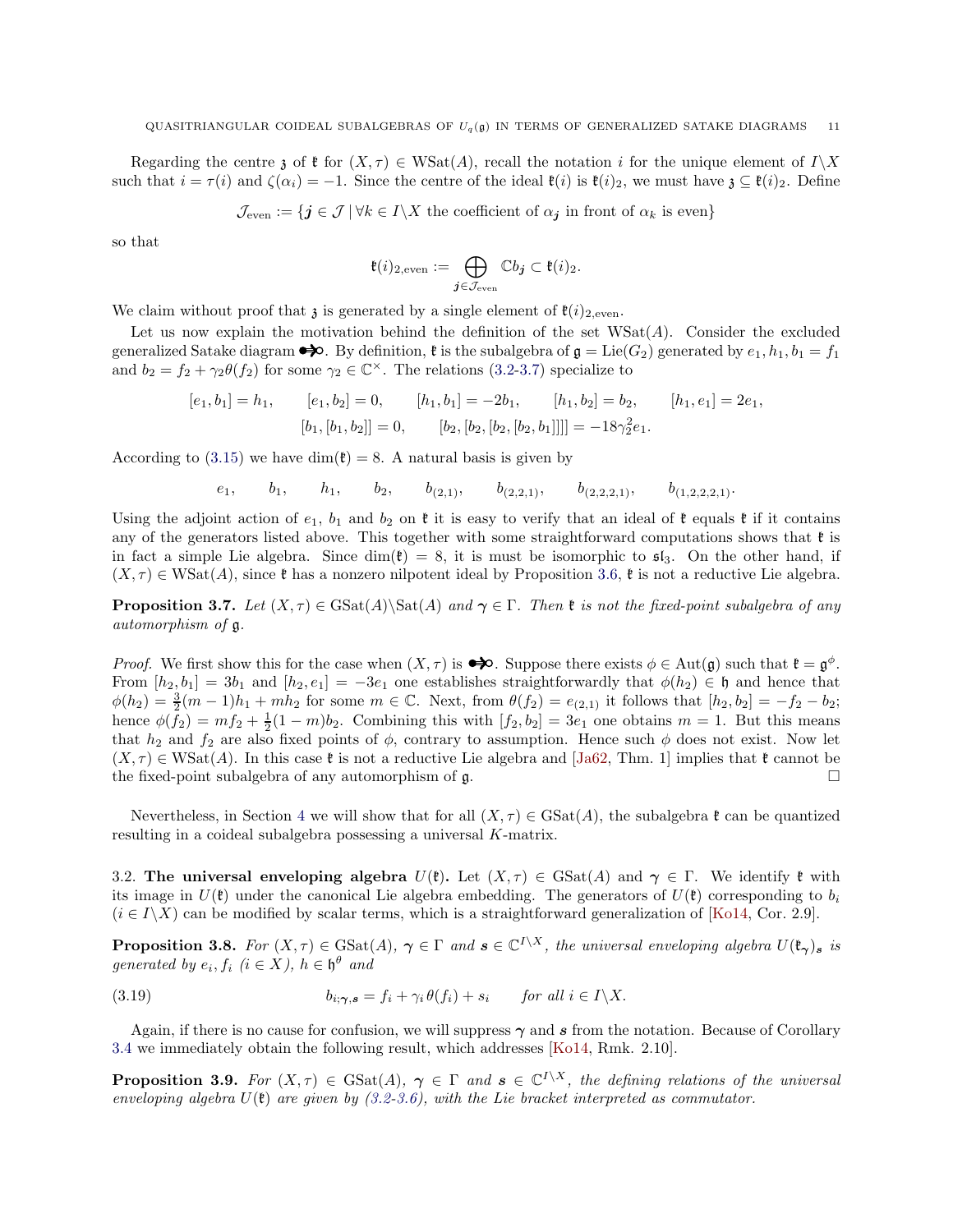We may view  $U(\mathfrak{k})$  as a Hopf subalgebra of  $U(\mathfrak{g})$  so that Lie algebra automorphisms of  $\mathfrak{g}$  lift to Hopf algebra automorphisms of  $U(\mathfrak{g})$ . Call two Hopf subalgebras  $B, B'$  of  $U(\mathfrak{g})$  equivalent if there exists  $\phi \in \text{Aut}_{\text{Hopf}}(U(\mathfrak{g}))$ such that  $B' = \phi(B)$ . Define

(3.20)  
\n
$$
\widetilde{\Gamma} := \{ \gamma \in \Gamma \mid \gamma_i = 1 \text{ unless } i \in I_{\text{diff}} \},
$$
\n
$$
\mathcal{S} := \{ \mathbf{s} \in \mathbb{C}^{I \setminus X} \mid s_i = 0 \text{ unless } i \in I_{\text{nsf}} \}.
$$

**Proposition 3.10.** *Let*  $(X, \tau) \in \text{GSat}(A)$ ,  $\gamma \in \Gamma$  *and*  $s \in \mathbb{C}^{I \setminus X}$ . There exist  $\widetilde{\gamma} \in \widetilde{\Gamma}$  *and*  $s' \in S$  *such that*  $U(\mathfrak{k}_{\gamma})_{s}$  *is equivalent to*  $U(\mathfrak{k}_{\widetilde{\gamma}})_{s'}$ *.* 

*Proof.* The existence of  $\tilde{\gamma}$  can be proven in an argument entirely analogous to the proof of [\[Ko14,](#page-15-7) Prop. 9.2] (i)]. It follows that  $U(\mathfrak{k}_{\gamma})_s$  is equivalent to  $U(\mathfrak{k}_{\tilde{\gamma}})_{\tilde{s}}$  for some  $\tilde{s} \in \mathbb{C}^{I \setminus X}$ .

Regarding the existence of  $s' \in S$ , note that  $b_{i,\widetilde{\gamma}} \in (\mathfrak{k}_{\widetilde{\gamma}})'$  unless  $i \in I_{\text{nsf}}$  owing to Prop. [3.5.](#page-8-1) Hence  $U(\mathfrak{k}_{\widetilde{\gamma}})_{\widetilde{s}}$ is already generated by  $e_i, f_i$   $(i \in X)$ ,  $h \in \mathfrak{h}^{\theta}, b_{i, \tilde{\gamma}, 0}$  for  $i \in (I \setminus X) \setminus I_{\text{nsf}}$  and  $b_{i, \tilde{\gamma}, \tilde{\mathfrak{s}}}$  for  $i \in I_{\text{nsf}}$ . Hence we may take  $s'_i = \tilde{s}_i$  if  $i \in I_{\text{nsf}}$  and  $s'_i = 0$  otherwise.

### 4. The universal K-matrix revisited

<span id="page-11-0"></span>Assume the  $d_i$  are dyadic rationals and let K be a quadratic closure of  $\mathbb{C}(q)$  where q is an indeterminate, so that  $q_i := q^{d_i} \in \mathbb{K}$  for all  $i \in I$ . The Drinfeld-Jimbo quantum group  $U_q = U_q(\mathfrak{g})$  is an associative unital algebra over K which quantizes the universal enveloping algebra  $U(\mathfrak{g})$ . It is generated by  $\{E_i, F_i, t_i^{\pm 1}\}\$  where  $i \in I$ , satisfying the relations given in e.g. [\[Lu94,](#page-15-13) 3.1.1]. It is a Hopf algebra whose structure is defined by the choice of the coproduct:

$$
\Delta(E_i) = E_i \otimes 1 + t_i \otimes E_i, \qquad \Delta(F_i) = F_i \otimes t_i^{-1} + 1 \otimes F_i, \qquad \Delta(t_i) = t_i \otimes t_i.
$$

For  $\alpha = \sum_i n_i \alpha_i \in Q$  with  $n_i \in \mathbb{Z}$  we write  $t_\alpha = \prod_{i \in I} t_i^{n_i}$ . The Hopf subalgebra  $U_q^0 = U_q(\mathfrak{h})$  is the subalgebra generated by  $t_i^{\pm 1}$  for  $i \in I$  and spanned by  $\{t_\alpha\}_{\alpha \in Q}$ . In terms of the quantum root spaces

$$
(U_q)_{\alpha} = \{ u \in U_q \, | \, \forall i \in I \, t_i u t_i^{-1} = q_i^{\alpha(h_i)} u \}
$$

where  $\alpha \in Q$ , we have the *Q*-grading

(4.1) 
$$
U_q = \bigoplus_{\alpha \in Q} (U_q)_{\alpha}, \qquad (U_q)_{\alpha} (U_q)_{\beta} \subseteq (U_q)_{\alpha + \beta}.
$$

According to [\[Tw92,](#page-15-27) Thm. 2.1] we have  $\text{Aut}_{\text{Hopf}}(U_q) = \text{Ad}(\widetilde{H}) \rtimes \text{Aut}(A)$  with  $\text{Ad}(\chi)$  for  $\chi \in \widetilde{H}$  acting on the root space  $(U_q)_{\alpha}$  for  $\alpha \in Q$  by multiplication by  $\chi(\alpha)$ , and  $\text{Aut}(A)$  acting by relabelling. Other relevant algebra automorphisms are Lusztig's automorphisms  $T_i$  for  $i \in I$  given as  $T''_{i,1}$  in [\[Lu94,](#page-15-13) 37.1.3] which define a braid group action on  $U_q$  restricting to the Weyl group action on  $U_q^0$ :  $T_i(t_\alpha) = t_{r_i(\alpha)}$  for  $i \in I$  and  $\alpha \in Q$ . For  $X \subseteq I$  with  $w_X = r_{i_1} \cdots r_{i_\ell}$  a reduced decomposition we define  $T_X = T_{i_1} \cdots T_{i_\ell}$ . Also, we define a quantum analogue of the Chevalley involution by

(4.2) 
$$
\omega_q(E_i) = -t_i^{-1} F_i, \qquad \omega_q(F_i) = -E_i t_i, \qquad \omega_q(t_i^{\pm 1}) = t_i^{\mp 1}
$$

for  $i \in I$ . Then  $\omega_q$  commutes with Aut(A) and with  $T_i$  for  $i \in I$ , see [\[BK16,](#page-15-8) Lemma 7.1]. Assuming  $\tau(X) = X$ , one straightforwardly checks that  $\tau$  commutes with  $T_X$ .

4.1. Quantum pair algebras. We will follow the approach of the papers [\[Ko14,](#page-15-7) [BK15,](#page-15-10) [BK16\]](#page-15-8) and simply highlight where a definition or formula needs to be changed. The quantum analogon of the map  $\theta =$  $\text{Ad}(w_X)\tau\omega$  is the map

$$
\theta_q = \theta_q(X, \tau) = T_X \tau \omega_q \in \text{Aut}_{\text{alg}}(U_q).
$$

Note the absence of the factor  $Ad(s)$ , cf. [\[Ko14,](#page-15-7) Def. 4.3] or [\[BK16,](#page-15-8) Def. 5.4 and Eqn. (5.4)], which was present in *ibid.* to guarantee that  $\theta_q$  specializes to the appropriate Lie algebra involution, see [\[Ko14,](#page-15-7) Prop. 10.2]. Similar to [\(3.14\)](#page-8-2) it follows that  $U_q(\mathfrak{h})^{\theta_q}$  consists of polynomials in  $t_i^{\pm 1}$   $(i \in X)$  and  $(t_i t_{\tau(i)}^{-1})^{\pm 1}$   $(i \in I^*, i \neq \tau(i))$ . It is equal to the subalgebra denoted  $U^0_{\Theta}$  $'$  in [\[Ko14\]](#page-15-7).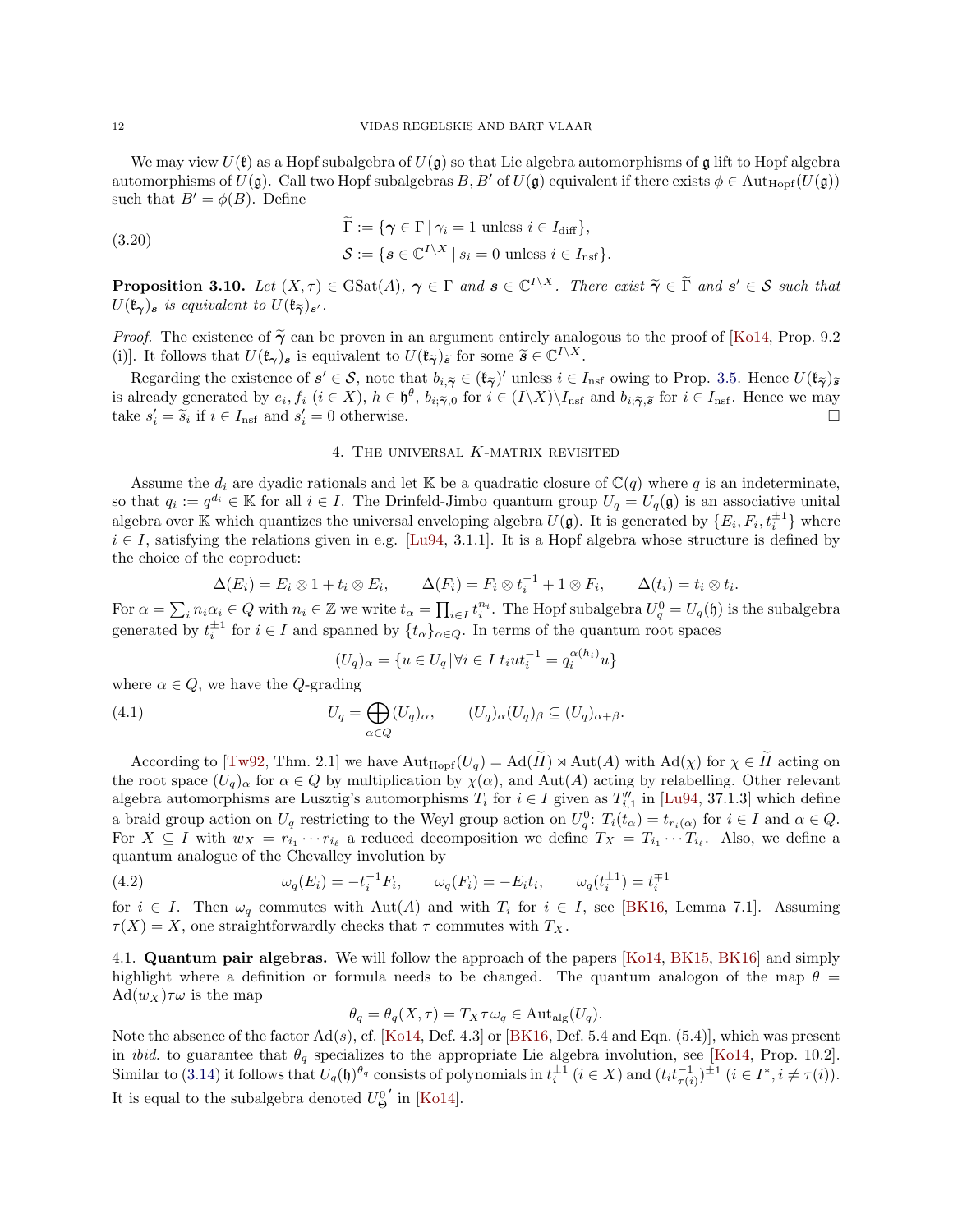The quantization of the fixed-point subalgebra in the formalism by [\[Ko14\]](#page-15-7) relies on the presentation of  $\mathfrak{g}^{\theta_{\gamma}}$  in terms of generators given in [\[Ko14,](#page-15-7) Lemma 2.8]. Our  $\mathfrak{k}(X,\tau)$  with  $(X,\tau) \in \text{GSat}(A)$  by definition can be quantized to a right coideal subalgebra in the same way.

<span id="page-12-0"></span>**Definition 4.1.** Let  $(X, \tau) \in \text{GSat}(A)$ ,  $\gamma \in (\mathbb{K}^{\times})^{I \setminus X}$  and  $s \in \mathbb{K}^{I \setminus X}$ . Then  $B = B_{\gamma,s}(X, \tau)$  is the coideal subalgebra generated by  $U_q(\mathfrak{g}_X)$ ,  $U_q(\mathfrak{h})^{\theta_q}$  and the elements

$$
B_i = B_{i; \gamma, s} = F_i + \gamma_i \theta_q (F_i t_i) t_i^{-1} + s_i t_i^{-1} \qquad \text{for all } i \in I \setminus X.
$$

To make a direct match between the Kolb-Balagović formalism based on fixed-point subalgebras and our more general approach one should set, for all  $i \in I \backslash X$ ,

<span id="page-12-1"></span>
$$
\gamma_i = s(\alpha_{\tau(i)})c_i,
$$

see also [\[BK16,](#page-15-8) Eqn. (7.7)]. If the tuples  $\gamma$ , s lie in the sets

(4.3) 
$$
\Gamma_q = \{ \gamma \in (\mathbb{K}^{\times})^{I \setminus X} \mid \forall i \in I^* \gamma_i \neq \gamma_{\tau(i)} \implies i \in I_{\text{diff}} \},
$$

$$
\mathcal{S}_q = \{ \mathbf{s} \in \mathbb{K}^{I \setminus X} \mid s_i = 0 \text{ unless } i \in I_{\text{nsf}} \}
$$

respectively, then according to [\[Ko14,](#page-15-7) Sec. 5.3 and Sec. 6] one obtains decompositions of B yielding the quantum analogue of [\(3.10\)](#page-7-1), namely  $B \cap U_q(\mathfrak{h}) = U_q(\mathfrak{h})^{\theta_q}$ . The key condition for Satake diagrams, see [\(2.10\)](#page-4-4), is only used in [\[Ko14,](#page-15-7) Proof of Lemma 5.11, Step 1], but it is clear that what is needed is precisely the weaker condition appearing in the definition of a generalized Satake diagram, see Definition [2.2.](#page-4-0) The rest of [\[Ko14\]](#page-15-7) is applicable without change in the setting of generalized Satake diagrams; in particular in the specialization  $(q \rightarrow 1)$  one recovers  $U(\mathfrak{k})$ , see [\[Ko14,](#page-15-7) Sec. 10].

In [\[BK15\]](#page-15-10) the bar involutions for  $U_q$  and B are studied, following earlier work by [\[ES13\]](#page-15-28) and [\[BW13\]](#page-15-16) in the case of quantum symmetric pairs of  $\mathfrak{gl}_N$  type. The proof of [\[BK15,](#page-15-10) Prop. 2.3] relies on a case-by-case analysis of Satake diagrams of finite type from Araki's work [\[Ara62\]](#page-15-1). We claim here without proof that a similar analysis using Table [1](#page-5-0) yields the same result for all generalized Satake diagrams, in other words that [\[BK15,](#page-15-10) Prop. 2.5] holds with  $\nu_i = 1$  for all  $i \in I\backslash X$  (otherwise  $\nu_i = -1$ ). In the remainder of [\[BK15\]](#page-15-10) the defining condition of Satake diagrams or a case-by-case analysis is not used so that these results remain valid.

The universal K-matrix for the algebra B is constructed in [\[BK16\]](#page-15-8) in the case  $(X, \tau) \in \text{Sat}(A)$ . We restate some key conditions in terms of the parameters  $\gamma$ . Assuming  $\nu_i = 1$  for all  $i \in I \setminus X$ , condition [\[BK16,](#page-15-8) Eqn. (5.17)] is equivalent to

$$
\gamma_{\tau(i)} = \zeta(\alpha_i) q_i^{(\theta(\alpha_i) - 2\rho_X)(h_i)} \overline{\gamma_i},
$$

where  $\rho_X$  is the Weyl vector of  $\mathfrak{g}_X$  and  $\overline{\cdot}$  denotes the bar involution of  $U_q$ , which by definition fixes  $E_i, F_i$ and inverts  $t_i^{\pm 1}$  and q. In [\[BK16,](#page-15-8) Proof of Lemma 6.4] the defining condition of Satake diagrams is used, but as before the defining condition of generalized Satake diagrams is what is needed. Then [\[BK16,](#page-15-8) Eqn. (7.14)] needs to be replaced by

$$
\overline{T_{w_X}(E_{\tau(i)})} = \zeta(\alpha_i) q_i^{-2\rho_X(h_i)} T_{w_X}^{-1}(E_{\tau(i)})
$$

so that the scalar  $\rho_i$  appearing in [\[BK16,](#page-15-8) Lemma 9.3] equals  $q_i^{-\theta(\alpha_i)(h_i)}\gamma_{\tau(i)}$  since [BK16, Eqn. (9.8)] is equivalent to

$$
\overline{\gamma_i T_{w_X}(E_{\tau(i)})} = q_i^{-\theta(\alpha_i)(h_i)} \gamma_{\tau(i)} T_{w_X}^{-1}(E_{\tau(i)}).
$$

Finally, we highlight the paper [\[DK18\]](#page-15-18) which establishes an elegant factorization property of the quasi K-matrix in terms of the restricted Weyl group of g. Sections 2.2 and 2.3 in *ibid.* entail an analysis of the restricted Weyl group and restricted root system following [\[Lu76\]](#page-15-24). For completeness, in reference to a comment in [\[DK18,](#page-15-18) between Eqs. (2.9) and (2.10)] we remark that also for all  $(X, \tau) \in \text{GSat}(A)\$  the set X is invariant under the diagram automorphism  $\tau_0 = \tau_{I,0}$  corresponding to the longest element of W; this follows from Table [1.](#page-5-0) The upshot of this in [\[DK18\]](#page-15-18) is that  $\tau_{0,X[i]}$  stabilizes X (for all  $i \in I^*$ ). This is used to derive that the  $\tilde{r}_i = w_X w_{X[i]}$  form a Coxeter system for the group they generate. Alternatively, this result follows from Corollary [2.5](#page-6-10) for all generalized Satake diagrams.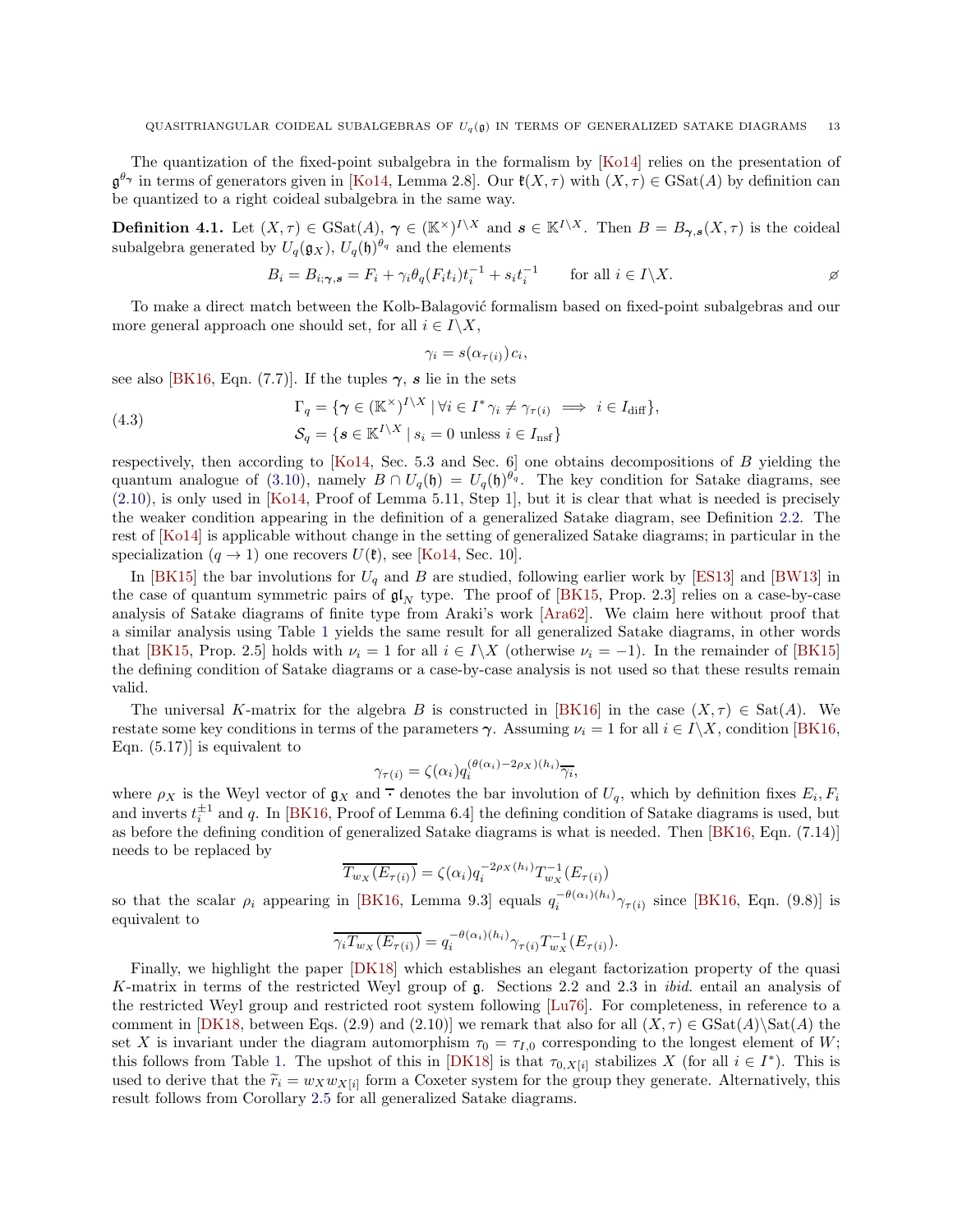#### A. DERIVING MODIFIED SERRE RELATIONS FOR  $t$

The following three technical lemmas are used to derive the key equation [\(3.7\)](#page-6-3). It is convenient to introduce the notation  $Q_X = \sum_{i \in X} \mathbb{Z} \alpha_i$  and  $Q_X^+ := Q^+ \cap Q_X$ .

<span id="page-13-1"></span>**Lemma A.1.** Let  $(X, \tau) \in \text{CDec}(A)$  and  $\gamma \in (\mathbb{C}^{\times})^{I \setminus X}$ . For all  $i \in X$ ,  $j \in I$  and  $m \in \mathbb{Z}_{\geq 1}$  we have

$$
\mathrm{ad}(b_i)^m(b_j) = \begin{cases} \mathrm{ad}(f_i)^m(f_j) + \gamma_j \theta \left( \mathrm{ad}(f_i)^m(f_j) \right) & \text{if } j \in I \setminus X, \\ \mathrm{ad}(f_i)^m(f_j) & \text{if } j \in X. \end{cases}
$$

*Proof.* This follows immediately from [\(2.7\)](#page-4-5) and the fact that  $\theta$  is a Lie algebra automorphism.

<span id="page-13-3"></span>**Lemma A.2.** Let  $(X, \tau) \in \text{CDec}(A)$  and  $\gamma \in (\mathbb{C}^{\times})^{I \setminus X}$ . For all  $i \in I \setminus X$ ,  $j \in X$  and  $m \in \mathbb{Z}_{\geq 1}$  we have  $ad(b_i)^m(b_j) = ad(f_i)^m(f_j) + \gamma_i^m \theta (ad(f_i)^m(f_j)) + LO_{ij}(m)$ 

*where*

$$
\text{LO}_{ij}(m) = \begin{cases}\n(1 + \zeta(\alpha_i))\gamma_i[\theta(f_i), [f_i, f_j]] \in \mathfrak{n}_X^+ & \text{if } \tau(i) = i, w_X(\alpha_i) - \alpha_i - \alpha_j \in \Phi^+, m = 2, \\
-\gamma_i(2h_i - a_{ij}h_j) & \text{if } \tau(i) = i, w_X(\alpha_i) = \alpha_i + \alpha_j, m = 2, \\
-3(2 + a_{ij})\gamma_i(f_i - \theta(f_i)) & \text{if } \tau(i) = i, w_X(\alpha_i) = \alpha_i + \alpha_j, m = 3, \\
-6a_{ij}(2 + a_{ij})\gamma_i^2 e_j & \text{if } \tau(i) = i, w_X(\alpha_i) = \alpha_i + \alpha_j, m = 4, \\
0 & \text{otherwise.}\n\end{cases}
$$

*Proof.* By induction with respect to m. For  $m = 1$ , [\(2.7\)](#page-4-5) implies

$$
ad(b_i)^1(b_j) = [f_i + \gamma_i \theta(f_i), f_j] = ad(f_i)^1(f_j) + \gamma_i^1 \theta(ad(f_i)(f_j)) + LO_{ij}(1)
$$

with  $LO_{ij}(1) = 0$  as required. Now assume  $m \in \mathbb{Z}_{\geq 1}$  and suppose the statement holds for all smaller values. Then, by virtue of the induction hypothesis, the fact that  $\theta$  is a Lie algebra automorphism and [\(2.7\)](#page-4-5), we find

$$
ad(b_i)^m(b_j) = [b_i, ad(b_i)^{m-1}(b_j)]
$$
  
=  $[f_i + \gamma_i \theta(f_i), ad(f_i)^{m-1}(f_j) + \gamma_i^{m-1} \theta (ad(f_i)^{m-1}(f_j)) + LO_{ij}(m-1)]$   
=  $ad(f_i)^m(f_j) + \gamma_i^m \theta (ad(f_i)^m(f_j))$   
+  $\gamma_i [\theta(f_i), ad(f_i)^{m-1}(f_j)] + \gamma_i^{m-1} [f_i, \theta (ad(f_i)^{m-1}(f_j))] + [b_i, LO_{ij}(m-1)].$ 

Using [\(2.8\)](#page-4-3) we have  $\theta^2(f_i) = \zeta(\alpha_i) f_i$  so that

<span id="page-13-2"></span>(A.1)  $LO_{ij}(m) = \gamma_i \left[ \theta(f_i), \text{ad}(f_i)^{m-1}(f_j) \right] + \zeta(\alpha_i) \gamma_i^{m-1} \theta \left( \left[ \theta(f_i), \text{ad}(f_i)^{m-1}(f_j) \right] \right) + [b_i, \text{LO}_{ij}(m-1)].$ Suppose that  $[\theta(f_i), \text{ad}(f_i)^{m-1}(f_j)] \neq 0$ . Then  $w_X(\alpha_{\tau(i)}) - (m-1)\alpha_i - \alpha_j \in \Phi \cup \{0\}$ . Now  $\Phi = \Phi^+ \cup \Phi^$ implies that  $\tau(i) = i$  and  $j \in \check{X}(i)$ .

If  $w_X(\alpha_{\tau(i)}) - (m-1)\alpha_i - \alpha_j \in \Phi^+$  we must have  $\tau(i) = i$  and  $m = 2$ ; because  $w_X(\alpha_{\tau(i)}) - \alpha_i - \alpha_j \in Q_X^+$  it follows that  $[\theta(f_i), [f_i, f_j]] \in \mathfrak{n}_X^+$ . The claimed expression for  $LO_{ij}(2)$  follows immediately from  $(A.1)$ ; those for  $LO_{ij}(m)$  with  $m > 2$  from [\(3.2\)](#page-6-6).

Now suppose  $w_X(\alpha_{\tau(i)}) - (m-1)\alpha_i - \alpha_j \in \Phi^- \cup \{0\}$ . Then  $\tau(i) = i$  and  $w_X(\alpha_i) \leq (m-1)\alpha_i + \alpha_j$  so that  $\check{X}(i) = \{j\}$  and hence  $a_{ji} < 0$ . In this case we readily obtain

$$
w_X(\alpha_{\tau(i)}) - (m-1)\alpha_i - \alpha_j = (2-m)\alpha_i - (1+a_{ji})\alpha_j.
$$

From  $\Phi = \Phi^+ \cup \Phi^-$  it follows that  $a_{ji} = -1$ . Now  $\mathbb{Z} \alpha_i \cap \Phi = {\pm \alpha_i}$  implies that  $m \in \{2,3\}$ . We straightforwardly compute

$$
[\theta(f_i), \mathrm{ad}(f_i)^{m-1}(f_j)] = \begin{cases} a_{ij}h_j - h_i & \text{if } m = 2, \\ -2(1 + a_{ij})f_i & \text{if } m = 3, \end{cases}
$$

and the claimed expressions for  $LO_{ij}(m)$  readily follow.

<span id="page-13-0"></span>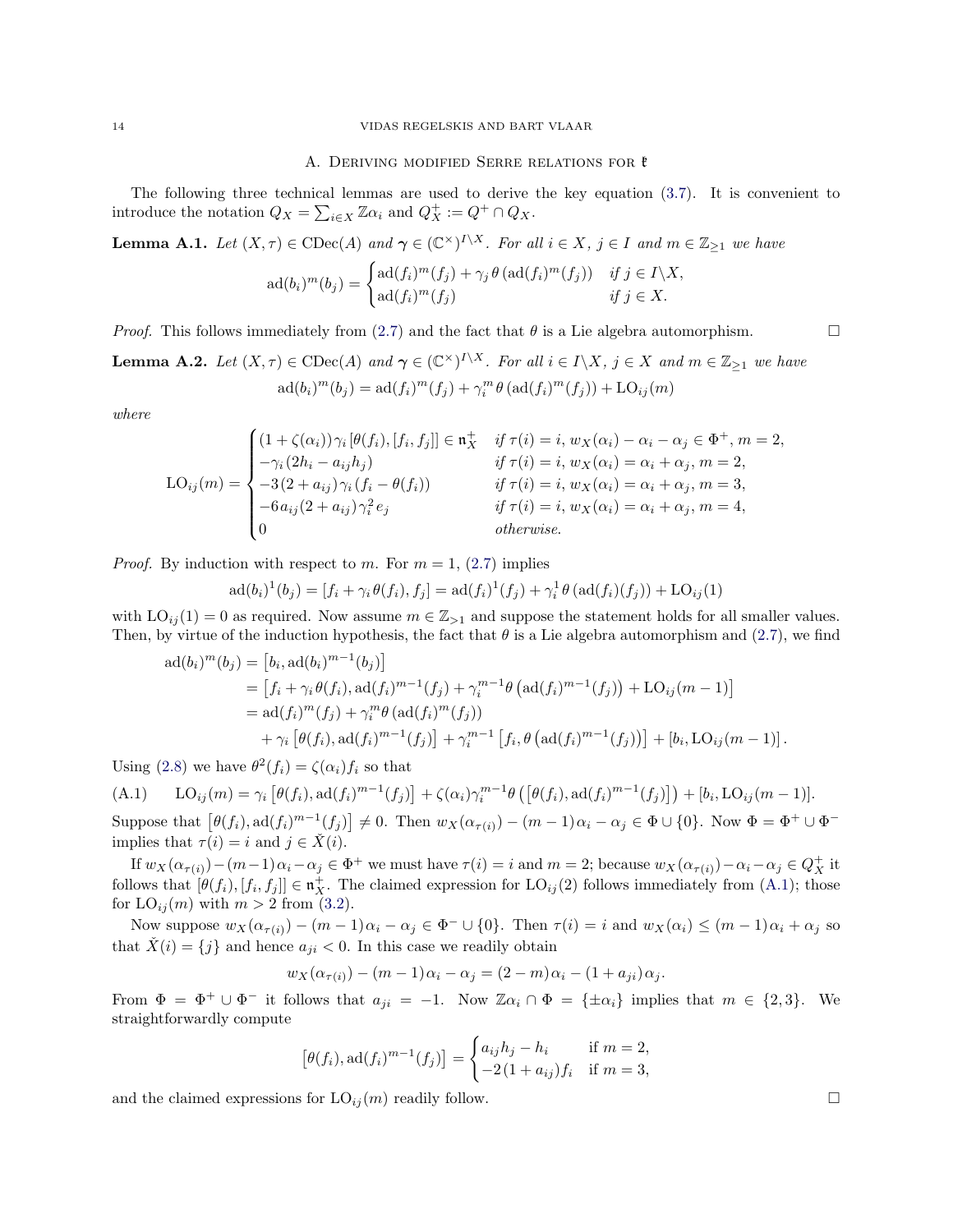<span id="page-14-2"></span>For  $i, j \in I$  and  $m, r \in \mathbb{Z}$  such that  $0 \le r \le \lfloor m/2 \rfloor$  define  $p_{ij}^{(r,m)} \in \mathbb{Z}$  by

$$
(A.2) \t p_{ij}^{(0,m)} = -1, \t p_{ij}^{(\frac{m+1}{2},m)} = 0, \t p_{ij}^{(r,m+2)} = p_{ij}^{(r,m+1)} - (m+1)(m+a_{ij})p_{ij}^{(r-1,m)}.
$$

<span id="page-14-0"></span>**Lemma A.3.** Let  $(X, \tau) \in \text{CDec}(A)$  and  $\gamma \in (\mathbb{C}^{\times})^{I \setminus X}$ . For all  $i, j \in I \setminus X$  such that  $i \neq j$  and  $m \in \mathbb{Z}_{\geq 0}$  we *have*

$$
ad(bi)m(bj) = ad(fi)m(fj) + \theta (ad(fi)m(fj)) + LOij(m)
$$

*where*

$$
LO_{ij}(m) = \begin{cases} (\gamma_i + \zeta(\alpha_i)\gamma_j) \left[\theta(f_i), f_j\right] \in \mathfrak{n}_X^+ & \text{if } \tau(i) = j, w_X(\alpha_i) - \alpha_i \in \Phi^+, m = 1, \\ \gamma_j h_i - \gamma_i h_j & \text{if } \tau(i) = j, w_X(\alpha_i) = \alpha_i, m = 1, \\ 2\left((\gamma_j - a_{ij}\gamma_i)f_i - \gamma_i(\gamma_i - a_{ij}\gamma_j)e_j\right) & \text{if } \tau(i) = j, w_X(\alpha_i) = \alpha_i, m = 2, \\ \sum_{r=1}^{\lfloor m/2 \rfloor} p_{ij}^{(r,m)} \gamma_i^r \operatorname{ad}(b_i)^{m-2r}(b_j) & \text{if } \tau(i) = i, w_X(\alpha_i) = \alpha_i, \\ 0 & \text{otherwise.} \end{cases}
$$

*Proof.* As in the proof of Lemma [A.2](#page-13-3) we apply induction with respect to m. For  $m = 0$  we have

$$
ad(b_i)^0(b_j) = b_j = f_j + \gamma_j \theta(f_j) = ad(f_i)^0(f_j) + \gamma_i^0 \gamma_j \theta (ad(f_i)^0(f_j)) + LO_{ij}(0)
$$

with  $LO_{ij}(0) = 0$  as required. Now assume  $m \in \mathbb{Z}_{>0}$  and suppose the statement holds for all smaller values. Then, by the induction hypothesis,

$$
ad(b_i)^m(b_j) = [b_i, ad(b_i)^{m-1}(b_j)]
$$
  
=  $[f_i + \gamma_i \theta(f_i), ad(f_i)^{m-1}(f_j) + \gamma_i^{m-1} \gamma_j \theta(ad(f_i)^{m-1}(f_j)) + LO_{ij}(m-1)].$ 

Rearranging terms and using that  $\theta$  is a Lie algebra automorphism we obtain

$$
ad(b_i)^m(b_j) = ad(f_i)^m(f_j) + \gamma_i^{m-1} \gamma_j \theta (ad(f_i)^m(f_j)) + LO_{ij}(m)
$$
 where

$$
LO_{ij}(m) = \gamma_i \left[ \theta(f_i), \mathrm{ad}(f_i)^{m-1}(f_j) \right] + \gamma_i^{m-1} \gamma_j \left[ f_i, \theta \left( \mathrm{ad}(f_i)^{m-1}(f_j) \right) \right] + [b_i, \mathrm{LO}_{ij}(m-1)].
$$
  
When the probability

Using [\(2.8\)](#page-4-3) we obtain

<span id="page-14-1"></span>(A.3) 
$$
LO_{ij}(m) = \gamma_i \left[ \theta(f_i), \text{ad}(f_i)^{m-1}(f_j) \right] + \zeta(\alpha_i) \gamma_i^{m-1} \gamma_j \theta \left( \left[ \theta(f_i), \text{ad}(f_i)^{m-1}(f_j) \right] \right) + [b_i, \text{LO}_{ij}(m-1)].
$$
  
If 
$$
\left[ \theta(f_i), \text{ad}(f_i)^{m-1}(f_j) \right] \neq 0 \text{ then } w_X(\alpha_{\tau(i)}) - (m-1)\alpha_i - \alpha_j \in \Phi \cup \{0\}.
$$

If  $w_X(\alpha_{\tau(i)}) - (m-1)\alpha_i - \alpha_j \in \Phi^+$  we must have  $j = \tau(i)$ ,  $\check{X}(i) \neq \emptyset$ ,  $m = 1$ ; since  $w_X(\alpha_{\tau(i)}) - \alpha_j \in Q_X^+$ it follows that  $[\theta(f_i), f_j] \in \mathfrak{n}_X^+$ . The expression for  $LO_{ij}(1)$  follows from  $(A.3)$ ;  $LO_{ij}(m) = 0$  with  $m > 1$  is a consequence of [\(3.2\)](#page-6-6).

Now suppose  $w_X(\alpha_{\tau(i)}) - (m-1)\alpha_i - \alpha_j \in \Phi^- \cup \{0\}$ . It follows that  $\check{X}(i) = \emptyset$ , so  $\zeta(\alpha_i) = 1$ , and  $\tau(i) \in \{i, j\}$ . If  $\tau(i) = j$  then  $\mathbb{Z} \alpha_i \cap \Phi = {\pm \alpha_i}$  implies that  $m \in \{1, 2\}$ . Furthermore,  $\theta(f_i) = -e_j$  and  $a_{ij} = a_{ji}$ . Now [\(A.3\)](#page-14-1) implies, as required,  $LO_{ij}(1) = \gamma_j h_i - \gamma_i h_j$ ,

$$
\text{LO}_{ij}(2) = \gamma_i \gamma_j \theta \left( [-e_j, [f_i, f_j]] \right) + \gamma_i \left[ -e_j, [f_i, f_j]] + [b_i, \text{LO}_{ij}(1)] \right)
$$
  
=  $\gamma_i \gamma_j \theta \left( [h_j, f_i] \right) + \gamma_i [h_j, f_i] + [\gamma_i h_j - \gamma_j h_i, f_i - \gamma_i e_j]$   
=  $2 \left( (\gamma_j - a_{ij} \gamma_i) f_i - \gamma_i (\gamma_i - a_{ij} \gamma_j) e_j \right)$ 

and  $LO_{ij}(m) = 0$  if  $m > 2$ .

It remains to deal with the case  $\check{X}(i) = \emptyset$  and  $\tau(i) = i$ , in which case  $\theta(f_i) = -e_i$ . A straightforward computation gives

$$
[\theta(f_i), \mathrm{ad}(f_i)^{m-1}(f_j)] = (m-1)(m-2 + a_{ij})\mathrm{ad}(f_i)^{m-2}(f_j).
$$

By virtue of the induction hypothesis, [\(A.3\)](#page-14-1) simplifies to

$$
LO_{ij}(m) = (m-1)(m-2 + a_{ij})\gamma_i \left(\text{ad}(b_i)^{m-2}(b_j) - \text{LO}_{ij}(m-2)\right) + [b_i, \text{LO}_{ij}(m-1)],
$$

from which the recursion  $(A.2)$  follows straightforwardly.